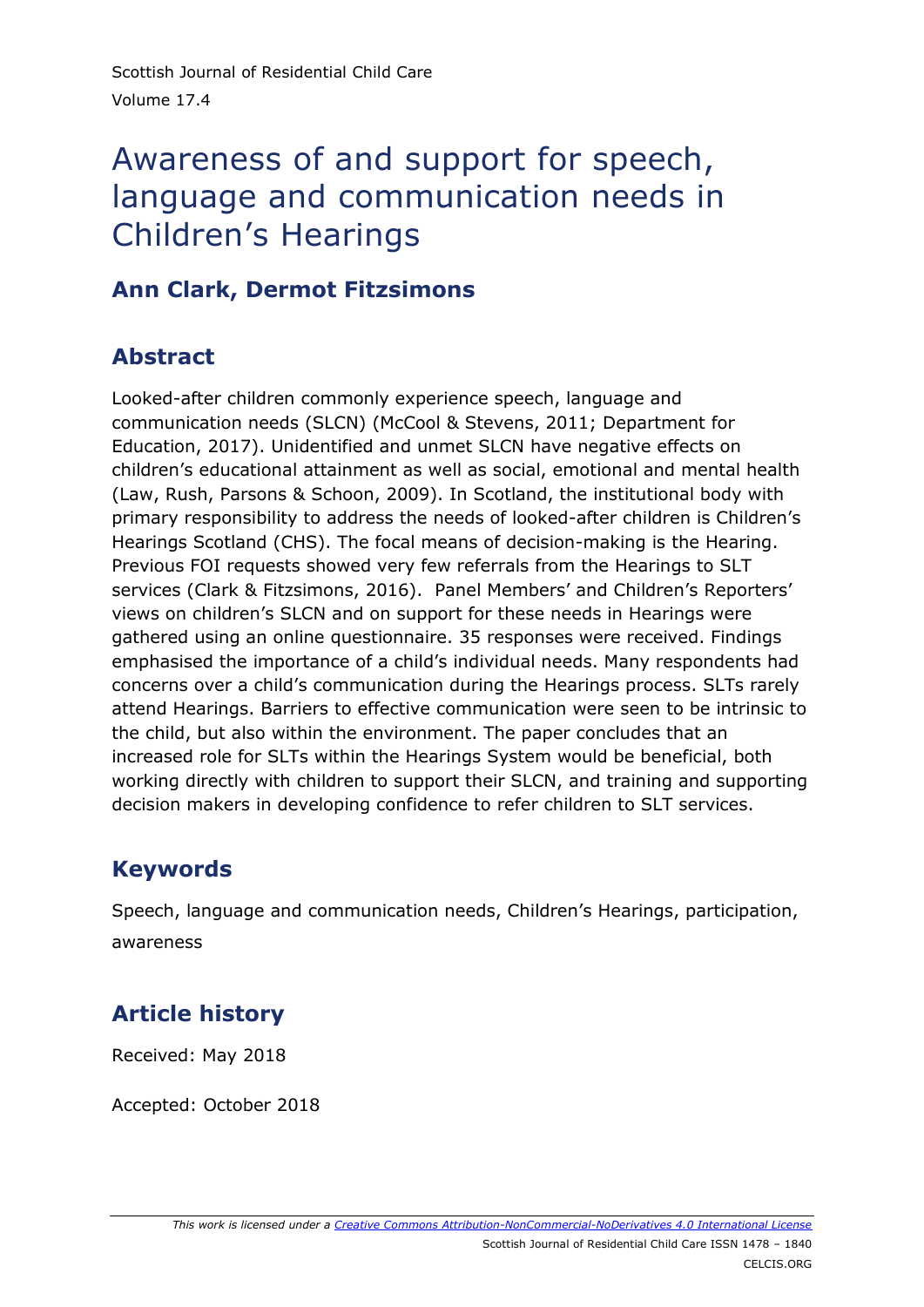# **Corresponding author:**

Dr Ann Clark , Senior Lecturer, Queen Margaret University, Queen Margaret University Drive, Musselburgh, EH21 6UU, aclark@qmu.ac.uk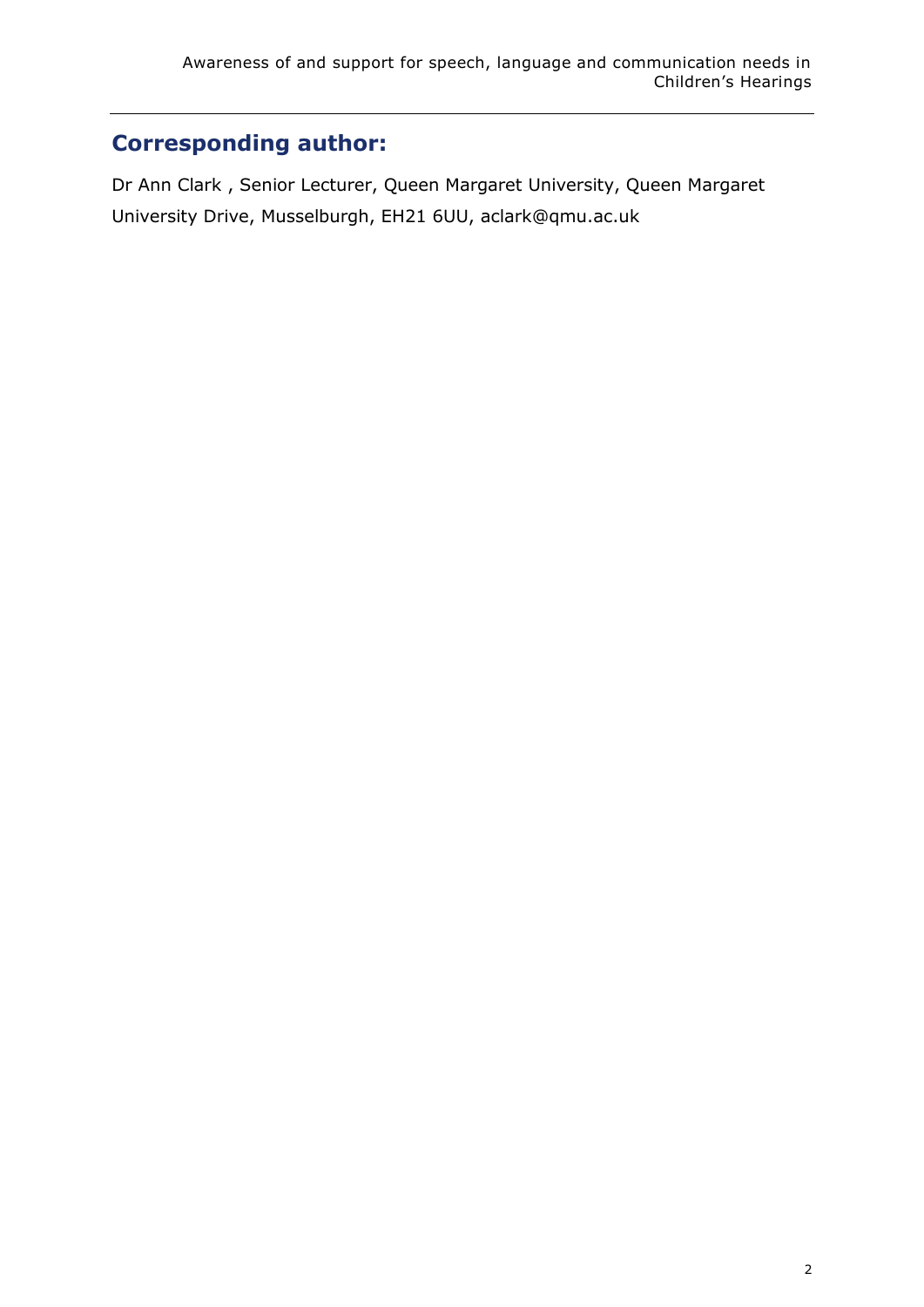### **Introduction**

In Scotland, primary responsibility for addressing the needs of children who have come to the attention of authorities as a result of offending behaviour, care/protection needs or both, is held by the unique care and justice system for children and young people, the Children's Hearings System. The Children's Hearings System works with a number of agencies to provide care and support, including social work, education services, NHS providers, Police Scotland, the Scottish Children's Reporter Administration and Children's Hearings Scotland.

The focal point of the Children's Hearings System is the Children's Panel. Children's Reporters, facilitated by the Scottish Children's Reporter Administration, receive an initial referral of concern which may come from a variety of community sources e.g. police, schools, parents or in some cases, the child themselves. In 2016-17, 15,118 children and young people were referred to the Children's Reporter (1.7% of Scotland's children and young people) (Scottish Children's Reporter Administration, 2017), the majority of referrals (75%) being from the Police (Scottish Children's Reporter Administration, 2017).The Reporter then decides whether grounds exist on which a Panel might place a child on a Compulsory Supervision Order from information gathered from relevant sources named above and/or the child and family. The Reporter then has the authority to require the Children's Panel to hold a Hearing. 34,106 Hearings took place in 2016-17 (Scottish Children's Reporter Administration, 2017). The Hearing is conducted in private. The Panel consists of three trained volunteer lay members. The Children's Reporter and other invited attendees are also present. The child is invited by statute but may not attend, often for safety/protection reasons. Parents/carers and the social worker commonly attend. The Hearing has a limited number of decisions at their disposal: to request more information and defer the Hearing before a decision is made on whether a supervision order is needed; to make a supervision order; or to decide that formal compulsory supervision is not necessary and to discharge the case.

Given its 45-year history, Scotland's Children's Hearings System has changed remarkably little. From its inception in 1971, its ethos has sought to place the child's needs and views at the centre of the decision-making process, within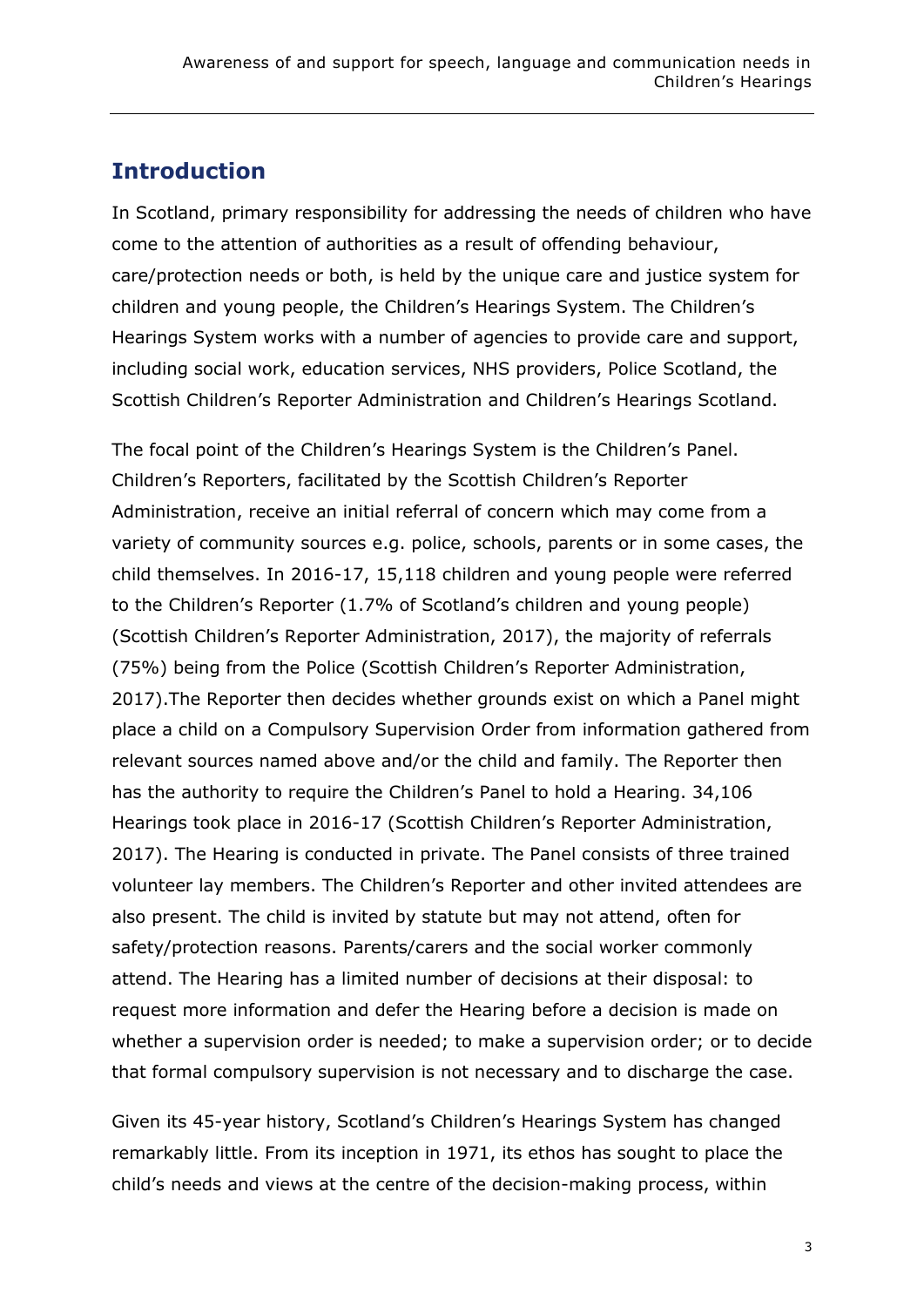what is intended to be a fully participatory, transparent procedure (Kilbrandon, 1964). As is well documented, these needs are often heightened due to the child's life experiences. They may have suffered physical, emotional or sexual abuse, been neglected, may be involved with the justice system due to offending; need respite from a difficult family situation, or have complex disabilities that require specialist care. The onus is on the local authority to coordinate services to identify and meet these often multiple, continually developing needs.

#### **Long term outcomes for looked-after children and young people**

The higher risk of poorer short term and long term outcomes for children who have spent time in care is well documented. They are at significantly higher risk of poorer mental health outcomes (Office of National Statistics, 2004; Stanley, Riordan, & Alaszewski, 2005; Ford, Vostanis, Meltzer, & Goodman, 2007; Tarren-Sweeney, 2008), lower levels of academic attainment (Berridge, 2007; Scottish Executive, 2016), and at greater risk of social, emotional and behavioural disorder (Millward, Kennedy, Towlson, & Minnis, 2006; Ford et al, 2007; Sempik, Ward, & Darker, 2008) than the general population. The associations between looked-after status and these outcomes are clearly complex and placement instability, trauma, abuse, neglect and attachment issues are influencing factors in such outcomes. The wide-ranging negative effects of abuse and neglect on child development are beyond doubt.

# **Speech, Language and Communication Needs in Looked-After Children and Young People**

Although the negative effects of maltreatment on language and communication abilities are well evidenced (Law & Conway, 1992; Veltman & Browne, 2001; Hwa-Froelich, 2012; Lum, Powell, Timms, & Snow, 2015), a far less investigated phenomenon is speech, language and communication needs (SLCN) of lookedafter children and young people. This is concerning given that these are highly likely to be a mediating factor in poor short term and long term outcomes outlined above.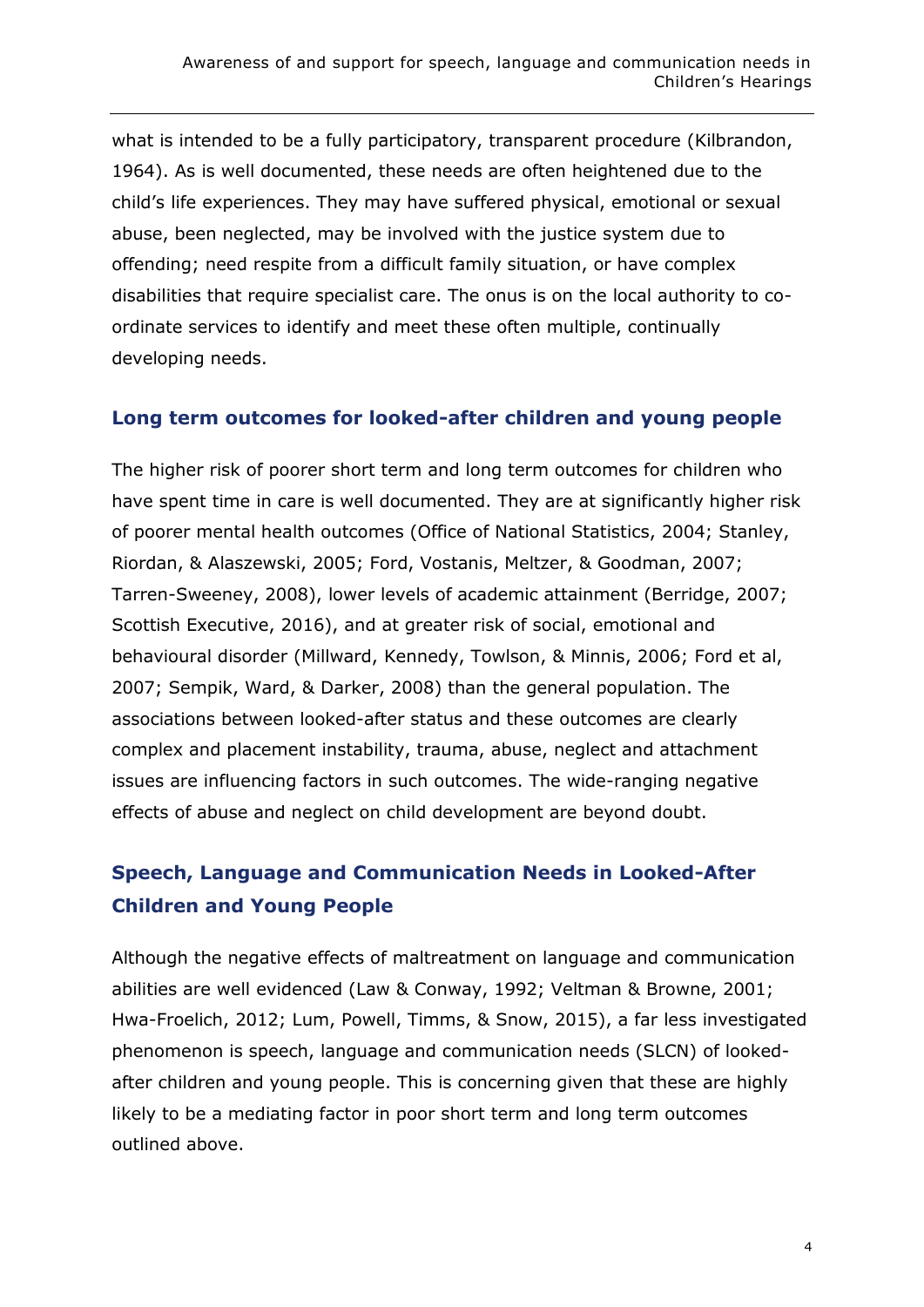SLCN is the umbrella term used to describe the difficulties some children and young people have with listening, understanding and communicating with others. Children with SLCN may have difficulty with only one speech, language or communication skill or with several (Afasic, 2018). For some children, their difficulties may be 'mild and limited to particular situations' (Centre for Youth and Criminal Justice, 2017, p. 9), but, for many children with SLCN, their difficulties are 'persistent, pervasive and complex' (Centre for Youth and Criminal Justice, 2017, p. 9). Children with SLCN are likely to need support to develop the complex and numerous skills involved in communication. Each child also has unique strengths (Afasic, 2018).

Looked-after children with communication needs can have difficulty understanding what is being said to and asked of them. They can also have difficulty making themselves understood. Common difficulties include learning and using complex vocabulary, social communication skills, naming and managing emotions (including self-control), self-awareness, vocabulary, concepts related to time, working memory and the ability to retain, process, recall and sequence information. Communication needs are often hidden and older children in particular may have developed masking techniques for these needs. Some looked-after children communicate through behaviour that may result in offending (Royal College of Speech and Language Therapists, 2017).

In the US, Amster, Greis, and Silver (1997) found language delay in over 50% of over 200 children under 31 months in foster care. Hagaman, Trout, DeSalvo, Gehringer, and Epstein (2010) administered a language skills screen to 80 young people entering residential care, 54% of participants were at risk for language impairment. In the only study of SLCN in looked-after children in Scotland to date, McCool and Stevens (2011) investigated communication impairment in 30 young people in residential care, using a carer-administered questionnaire. Communication impairment was indicated in 19 of the 30, with eight profiles suggestive of Autistic Spectrum Disorder. In nine out of ten available case histories of those demonstrating impairment, no concerns had been raised regarding their communication; in the one remaining case, no referral to SLT had been made, despite recorded concerns.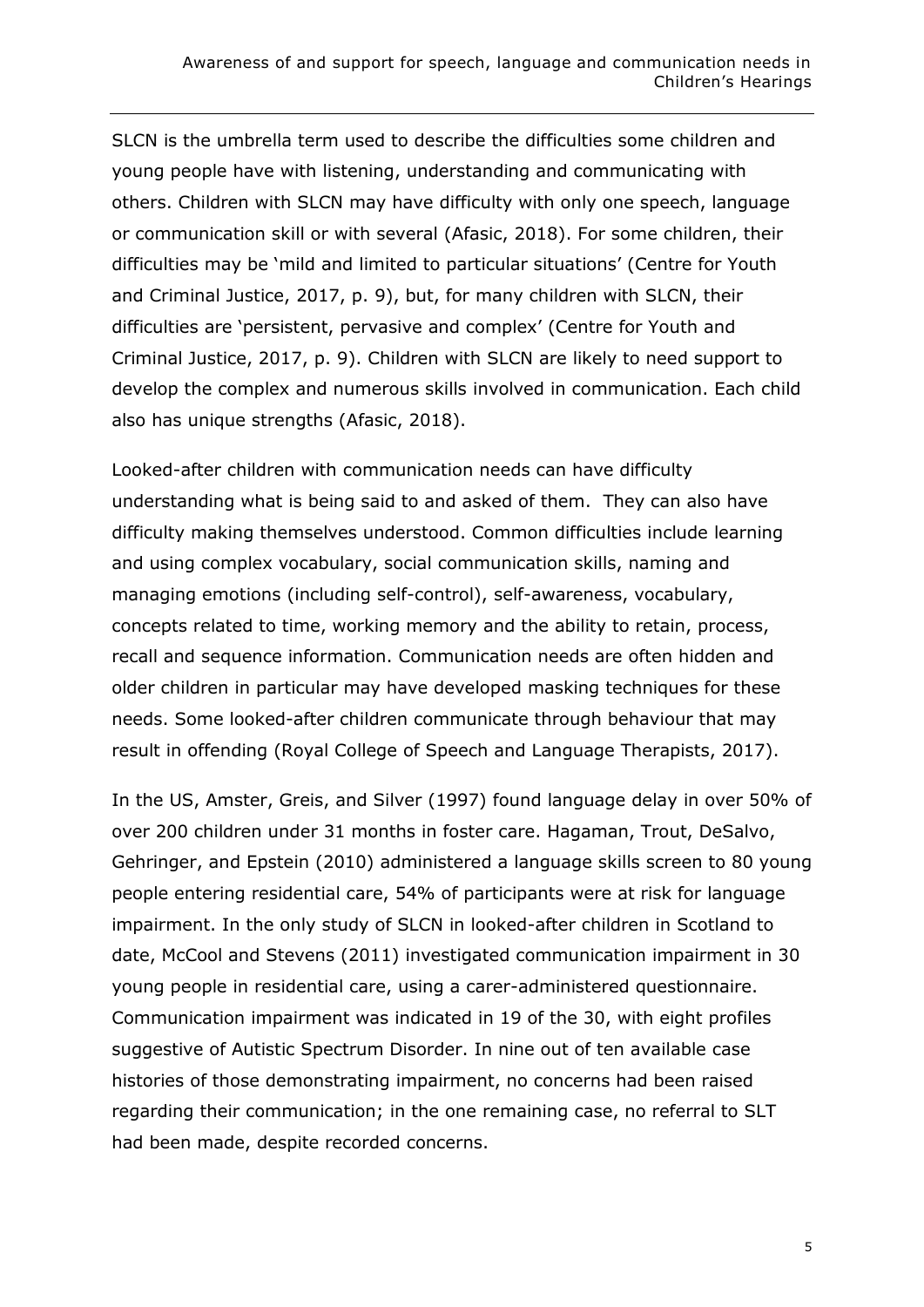South of the Border, a recently adopted, well-received, model in Yorkshire (No Wrong Door) which delivers an integrated health and social care service to looked-after children and young people, found that 58.4% of their charges had SLCN, with the majority being previously unidentified (Department for Education, 2017). This indicates a sizeable over-representation of SLCN in this population compared to a rate of 10% in the overall child population [\(Norbury,](https://onlinelibrary.wiley.com/action/doSearch?ContribAuthorStored=Norbury%2C+Courtenay+Frazier) [Gooch,](https://onlinelibrary.wiley.com/action/doSearch?ContribAuthorStored=Gooch%2C+Debbie) [Wray,](https://onlinelibrary.wiley.com/action/doSearch?ContribAuthorStored=Wray%2C+Charlotte) [Baird,](https://onlinelibrary.wiley.com/action/doSearch?ContribAuthorStored=Baird%2C+Gillian) [Charman,](https://onlinelibrary.wiley.com/action/doSearch?ContribAuthorStored=Charman%2C+Tony) [Simonoff,](https://onlinelibrary.wiley.com/action/doSearch?ContribAuthorStored=Simonoff%2C+Emily) [Vamvakas,](https://onlinelibrary.wiley.com/action/doSearch?ContribAuthorStored=Vamvakas%2C+George) & [Pickles,](https://onlinelibrary.wiley.com/action/doSearch?ContribAuthorStored=Pickles%2C+Andrew) 2016).

Both authors are Speech and Language Therapists and the second author has several years of experience as a Panel Member. We were therefore interested in the first instance to investigate integration between the Hearings System, social work and NHS Speech and Language Therapy services. Freedom of Information enquiries to all Scottish local authorities found there were very few referrals from the Hearings System particularly, and social work services more generally, to NHS SLT services (Clark & Fitzsimons, 2016).

Given the complex nature of the decision-making process, and a reliance on oral discussion as the main means of communication, this study aims to investigate the views of Panel Members and Children's Reporters on speech, language and communication needs of children attending Hearings. Specifically:

- 1. To explore perspectives on the communication skills a child needs to participate fully throughout the Hearings process.
- 2. To find out whether Panel members and Children's Reporters had had concerns about a child's communication during a Hearing.
- 3. To explore Panel Members' and Children's Reporters' knowledge of means to support children's communication in the Hearings system.

Within these aims, specific questions targeted the respondents' views.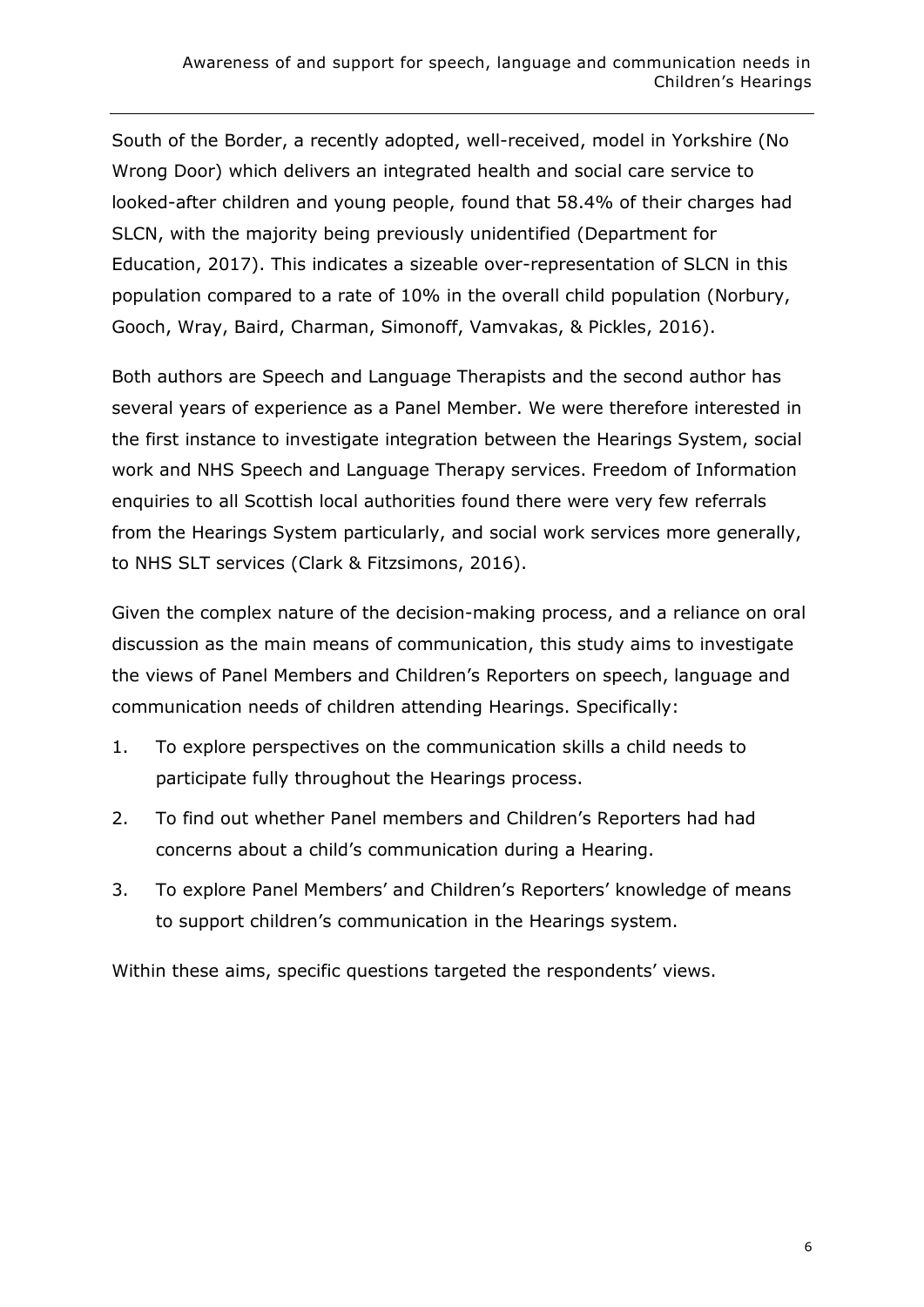### **Method**

#### **Ethical approval**

Ethical approval was obtained from Queen Margaret University Ethics Committee, the Scottish Children's Reporter Administration and Children's Hearings Scotland.

#### **Data collection**

The first author attended by invitation a session of Hearings. An online survey was created and piloted with two Children's Reporters and one Panel Member. A revised survey was then placed by Children's Hearings Scotland and the Scottish Children's Reporter Administration on their respective intranet systems. The survey was also disseminated by the authors using Twitter and Facebook with permission from Children's Hearing Scotland and the Scottish Children's Reporter Administration. The survey was open from January to April 2017. All participants were asked if they would be willing to take part in a follow-up phone discussion. Fifteen phone calls took place. This data is currently under analysis to be presented elsewhere.

#### **Respondents**

Twenty-one Panel Members (PMs) and 15 Children's Reporters (CRs) responded. One CR questionnaire was excluded, as information was incomplete, giving a total of 35 completed questionnaires.

Table 1 gives demographic data for all respondents. Six were aged 65+, eight between 55-64 years, nine between 45-54, eight between 35-44 and four between 25-34. None were between 18-24 years of age. Nine out of 21 PMs and 12 out of 14 CRs were women.

Numbers of Hearings the respondents had participated in varied widely. Overall CRs had attended more than PMs, with a range of 14-750 for PMs and 50-4500 for CRs. Individual data on which local authority the respondents were located in is not reported here to maintain confidentiality. A wide area of Scotland was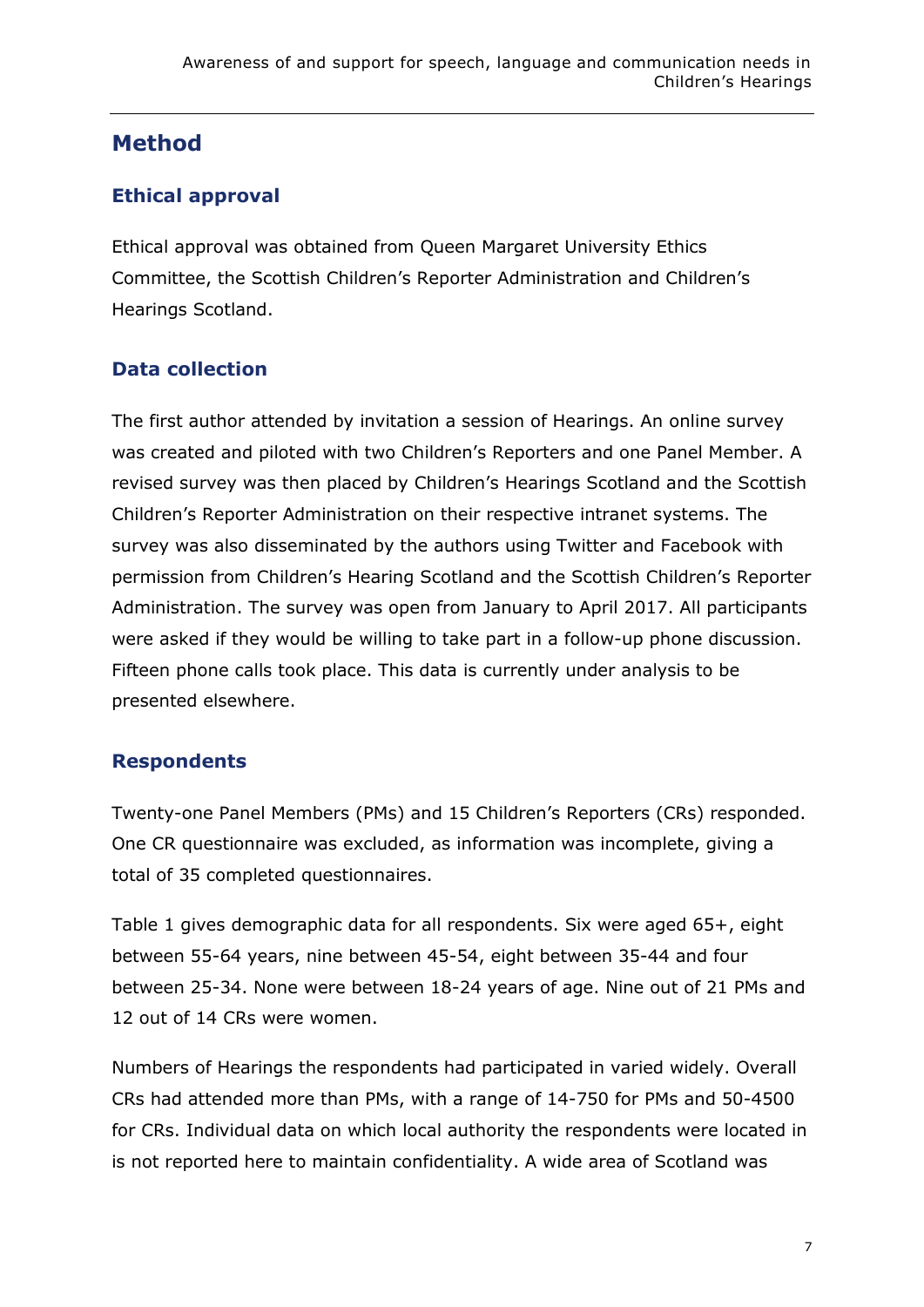represented, with the majority in the Central Belt of Scotland, as well as responses from Orkney and Shetland, the Western Isles, the Highlands, Fife, Tayside, Perth and Kinross, Argyll and Bute, and East Ayrshire.

| <b>Participant</b> | <b>Role</b>         | Age       | <b>Gender</b> | <b>Number of hearings attended</b> |
|--------------------|---------------------|-----------|---------------|------------------------------------|
| 1                  | Panel Member        | $35 - 44$ | М             | 250                                |
| $\overline{2}$     | Panel Member        | 45-54     | м             | 72                                 |
| 3                  | Panel Member        | $65+$     | м             | 750                                |
| 4                  | Panel Member        | $65+$     | M             | 575                                |
| 5                  | Panel Member        | 45-54     | М             | 180                                |
| 6                  | Panel Member        | 35-44     | F.            | $100+$                             |
| 7                  | Panel Member        | $65+$     | F             | 144                                |
| 8                  | Panel Member        | 55-64     | м             | 14                                 |
| 9                  | Panel Member        | $65+$     | м             | 150-200                            |
| 10                 | Panel Member        | 45-54     | M             | 120                                |
| 11                 | Panel Member        | 45-54     | F             | $30+$                              |
| 12                 | Panel Member        | 55-64     | F             | 220                                |
| 13                 | Panel Member        | 35-44     | F             | 55                                 |
| 14                 | Panel Member        | $45 - 54$ | М             | 150                                |
| 15                 | Panel Member        | 55-64     | F.            | 300                                |
| 16                 | Panel Member        | 35-44     | м             | $30+$                              |
| 17                 | Panel Member        | $65+$     | F             | A lot                              |
| 18                 | Panel Member        | $65+$     | М             | Several hundred                    |
| 19                 | Panel Member        | 55-64     | F             | $30+$                              |
| 20                 | Panel Member        | $25 - 34$ | F.            | 140                                |
| 21                 | Panel Member        | 55-64     | М             | 20                                 |
| 22                 | Children's Reporter |           | М             | Over 1000                          |
| 23                 | Children's Reporter | 35-44     | F             | 50                                 |
| 24                 | Children's Reporter | $54 - 45$ | F             | Over 3000                          |
| 25                 | Children's Reporter | 55-64     | F             | Approx 4500                        |
| 26                 | Children's Reporter | $35 - 44$ | ${\sf M}$     | 1600+                              |
| 27                 | Children's Reporter | $25 - 34$ | F             | 1500                               |
| 28                 | Children's Reporter | 55-64     | F             | 100s                               |
| 29                 | Children's Reporter | $25 - 34$ | F             | 500                                |

**Table 1 – Demographic details of Panel Members and Children's Reporters respondents**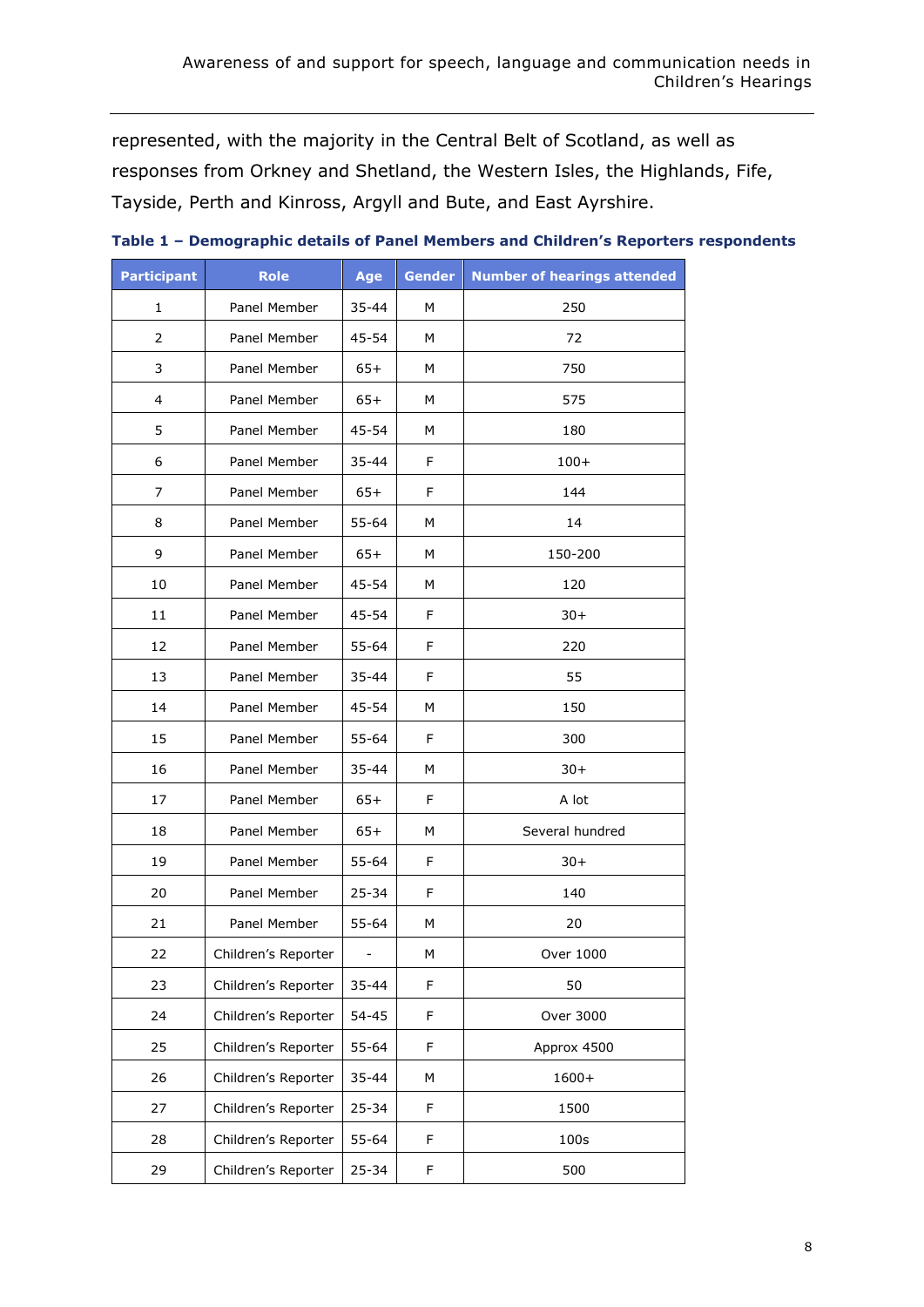Awareness of and support for speech, language and communication needs in Children's Hearings

| <b>Participant</b> | <b>Role</b>         | Age                                | Gender | <b>Number of hearings attended</b> |
|--------------------|---------------------|------------------------------------|--------|------------------------------------|
| 30                 | Children's Reporter | $35 - 44$                          | F      | $400+$                             |
| 31                 | Children's Reporter | $45 - 54$                          | F      | Approx 4300                        |
| 32                 | Children's Reporter | 45-54                              | F      | 1200-1600                          |
| 33                 | Children's Reporter | $35 - 44$                          | F      | 100 <sub>S</sub>                   |
| 34                 | Children's Reporter | Excluded as information incomplete |        |                                    |
| 35                 | Children's Reporter | $55 - 64$                          | F      | <b>Over 500</b>                    |
| 36                 | Children's Reporter | $25 - 34$                          | F      | 500                                |

### **Findings**

### **Aim 1: To explore perspectives on the communication skills a child needs to participate fully throughout the Hearings process**

Respondents were asked 'what are the speech, language and communication skills you think a child needs to participate effectively before, during and after the Hearing?'. The written, qualitative responses were analysed and coded using a thematic analysis approach (Boyatzis, 1998; Braun & Clarke, 2001). While the focus was on which communication skills a child needs to participate fully in the Hearings process, related issues arose within the responses. As these provided useful data, where appropriate, they are reported below. PMs' and CRs' responses are considered together as similar themes emerged from the two groups.

The primary skill needed was thought to be a child's ability to express him/herself, with all respondents recognising the importance of these skills at each stage of the Hearings process. Respondents used the following verbs to describe what skills a child needs: talk, explain, verbalise, speak, ask, take part [in conversation], express [themselves] and answer [questions]. Responses largely centred on the ways in which children could effectively make their views known; in these descriptions, children's views were not solely confined to getting across their material needs, but also discuss emotional expression and personal opinion, as the following quotes show: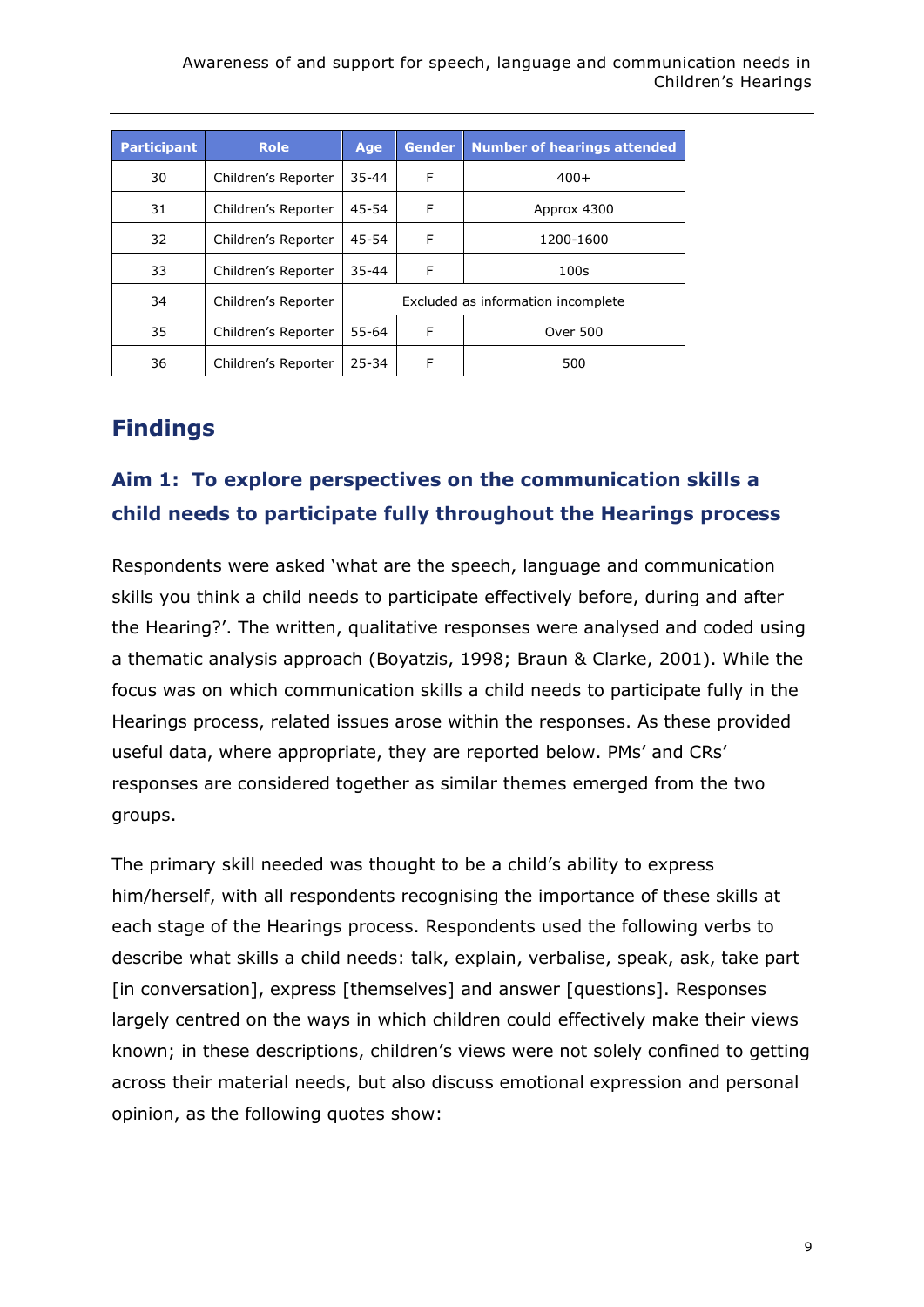'ability to talk and explain their wants/needs and their concerns. Ability to ask questions. Ability to […] take part in a conversation';

'Ability to speak clearly and express their hopes and fears';

' […] to be able to answer questions openly and honestly';

'Having the relevant communication skills to articulate their feelings is important, and possibly to agree disagree with what is being said around/about them'.

A number of responses also mentioned 'body language' and 'non-verbal communication', with comments including 'the child's non-verbal communication is also noted by the Panel; listening, talking and body language'; and [I am] 'always aware of their body language'.

Language comprehension skills were also recognised as crucial and were described variously as listening, understanding, being understood, following conversation, concentration skills, processing information and coping with 'inputs':

'The ability to listen to and understand when an appropriate adult shares the information with them. The ability to listen or absorb information';

'After a Hearing it is important a child can understand the outcome, when it is explained to them in the terms relevant for their age/stage';

'Age appropriate understanding given age appropriate communication from adults';

'coping with multiple "inputs" ranging from professional to lay'.

A relatively small number of respondents (5 PMs, 3 CRs) mentioned literacy skills as an important contributing factor to participation. Those who discussed reading and writing focus on two main elements: use of the standard 'All About Me' form that may be filled out by a child to express their views on how they have been feeling, if they understand why they are attending a Hearing, if they have issues with their living situation, with school, or have any other issues they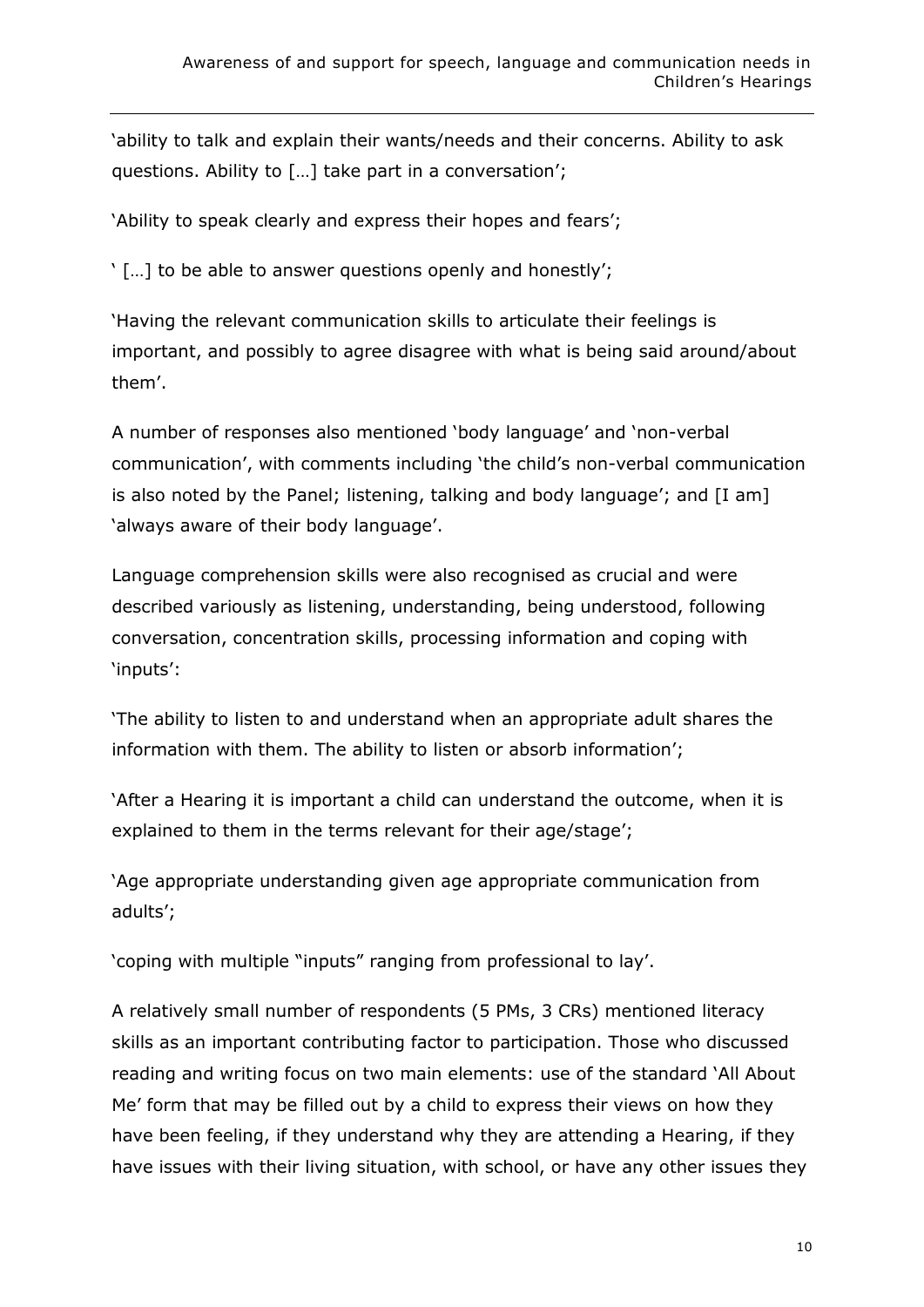wish to discuss. This may be filled out either online or in written form. Secondly, respondents contribute views about the importance of reading abilities to understand background reports and other documentation.

An important theme not directly concerned with communication skills per se, concerned the child's understanding of Hearings process and procedures, reasons for attendance and outcome of the Hearing. Many respondents were of the view that prior preparation and an appreciation of the reason for and purpose of the Hearing were important factors affecting the child's successful participation, with several framing their responses in terms of the child's age/development:

'This is about a combination of the age and ability of the child coupled with how well they are prepared for a Hearing by the system which is attempting to support them';

'Depends on the age, but the ability to understand why they are there helps them to communicate effectively';

'They need to have an understanding (suitable to their age) of the purpose of the Hearing, i.e. that it is there to help them and make things better for them';

'Good language skills probably most important if need to understand what being told about the reports and follow proceedings of the Hearing'.

A further theme not questioned directly was confidence in a Hearing. This was seen as a key skill which was a high expectation of the child:

'In terms of communication skills, in my experience it requires a child with a high degree of confidence to put forward their views in front of a group of strangers. This is rare';

'They need to be encouraged to speak to social work or school openly – which is a big ask for a child';

'The confidence to ask questions when they don't understand';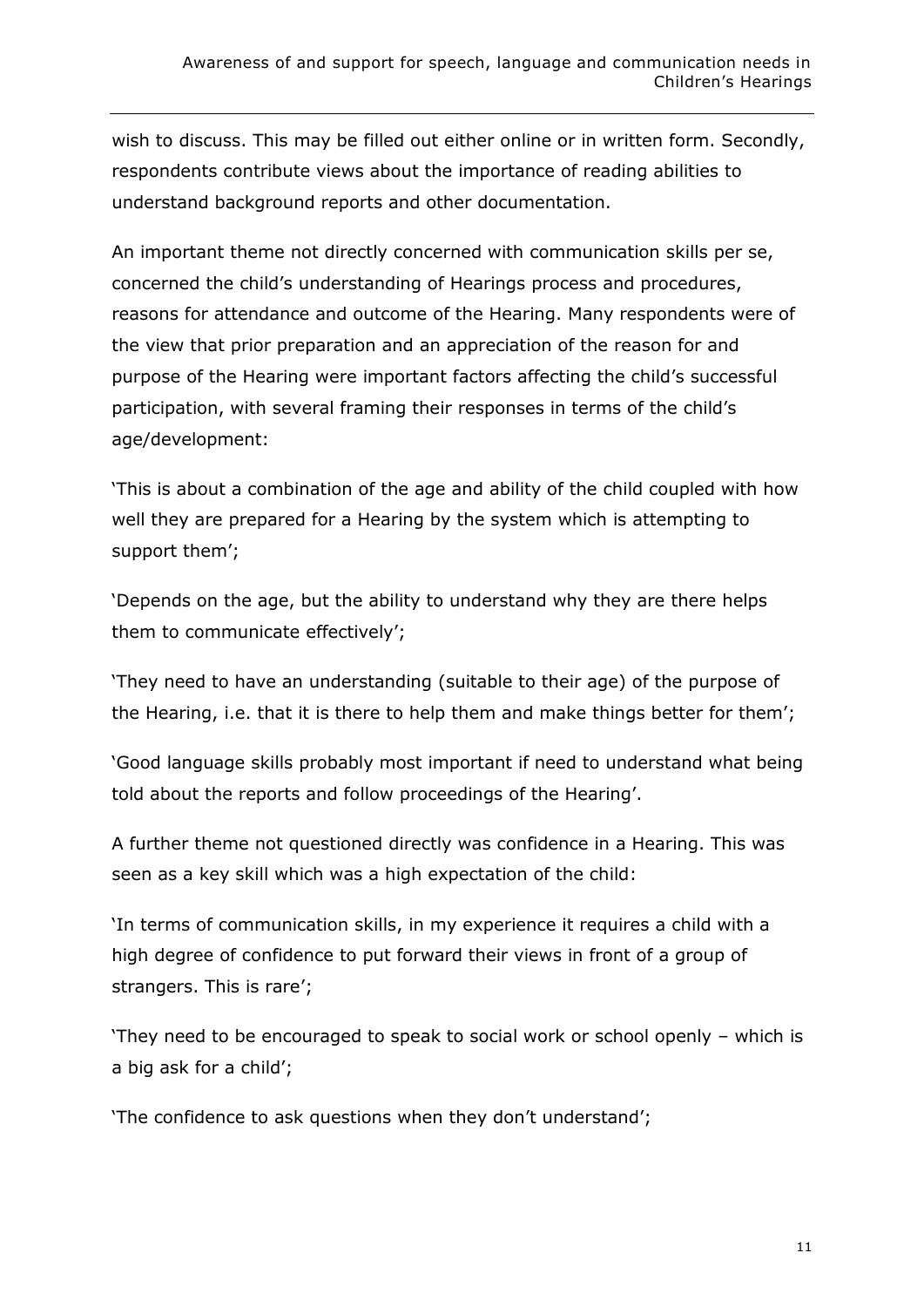'the confidence to speak to the panel, whether in front of the whole Hearing or by themselves'.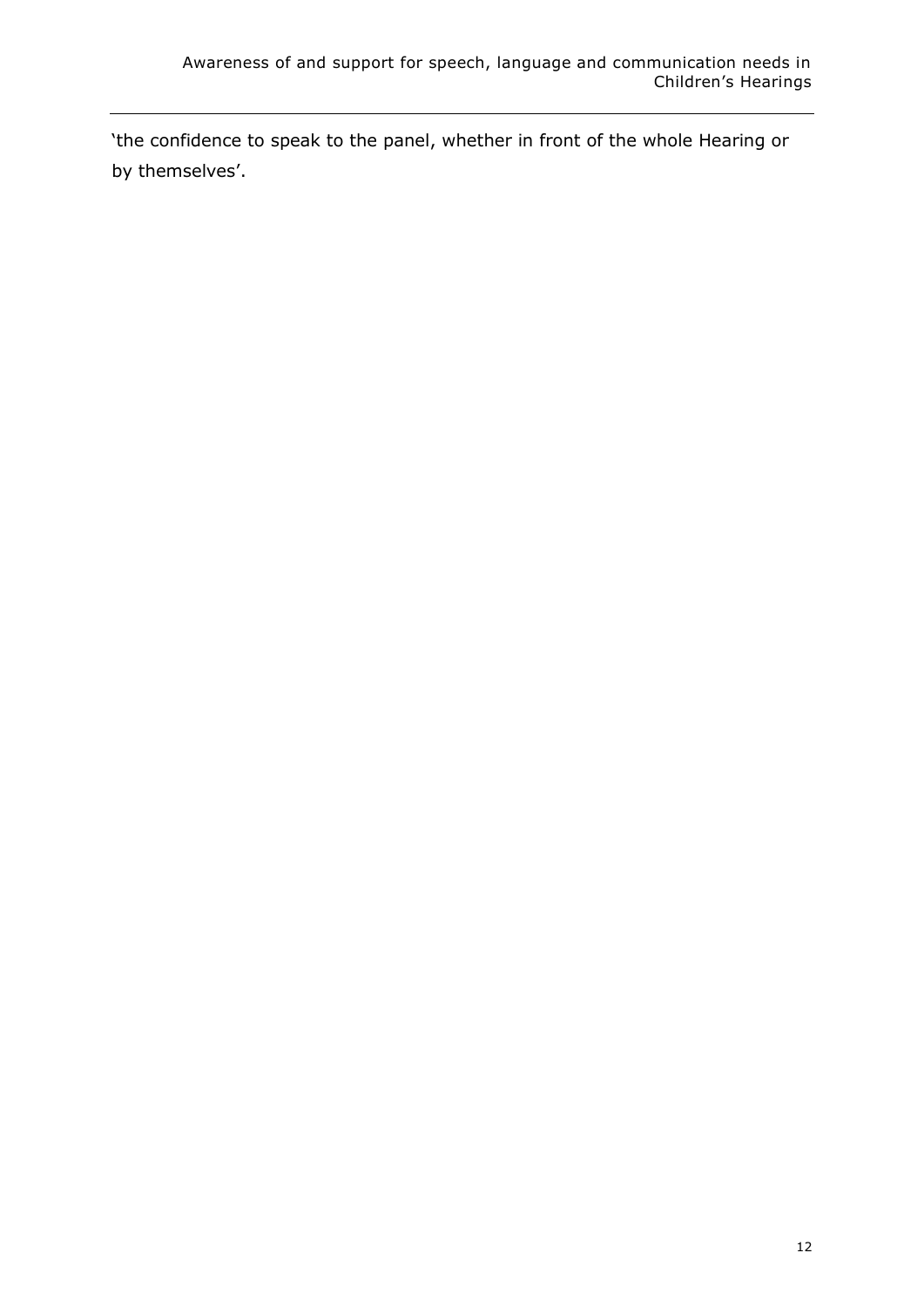Aim 2: Whether Panel Members and Children's Reporters had had concerns about a child's communication during a Hearing.

Sixteen respondents had often had concerns about a child's communication during a Hearing (8 PM, 8 CR) and a further fifteen (10 PM, 5 CR) had sometimes had concerns. One CR said they had always been concerned. Three PMs said they had rarely been concerned. The respondents were also asked if they would welcome further information about a child's SLCN beforehand. Sixteen said always (9 PM, 7 CR), seven said often (4 PM, 3 CR), eleven sometimes (8 PM, 3 CR) and one said rarely (CR).

# **Aim 3: Panel Members' and Children's Reporters' knowledge of means to support children's communication in the Hearings**

Respondents were asked whose primary responsibility it is to provide information before a Hearing on whether a child has an SLCN. The most common view was the social worker should do this (11 PM, 10 CR), followed by parents/carers (5 PM), Panel Members (2 PM), Children's Reporters (1 PM) or the child's school (1 CR). Three respondents said responsibility was shared by all involved with the child, including the family.

Two PMs had experience of an SLT being at a small number of Hearings (e.g. 4 or 'occasionally'). One commented 'no, it's rare for ANY health professional to attend'.

Five CRs reported SLTs had attended Hearings in their experience. Again, comments reflect that this is unusual: 'maybe 1% of Hearings', 'rarely, but supplied reports when requested', 'yes – very rarely', 'yes – 10 Hearings', '4-5 Hearings', 'once', 'yes, although not directly supporting child – there as submitted report'.

Although this was not targeted directly, many respondents referred to the importance of support and advocacy for the child in the Hearing itself. There is an expectation that an adult should provide support for the child. While a social worker is favoured as the main adult to provide support, this was not the only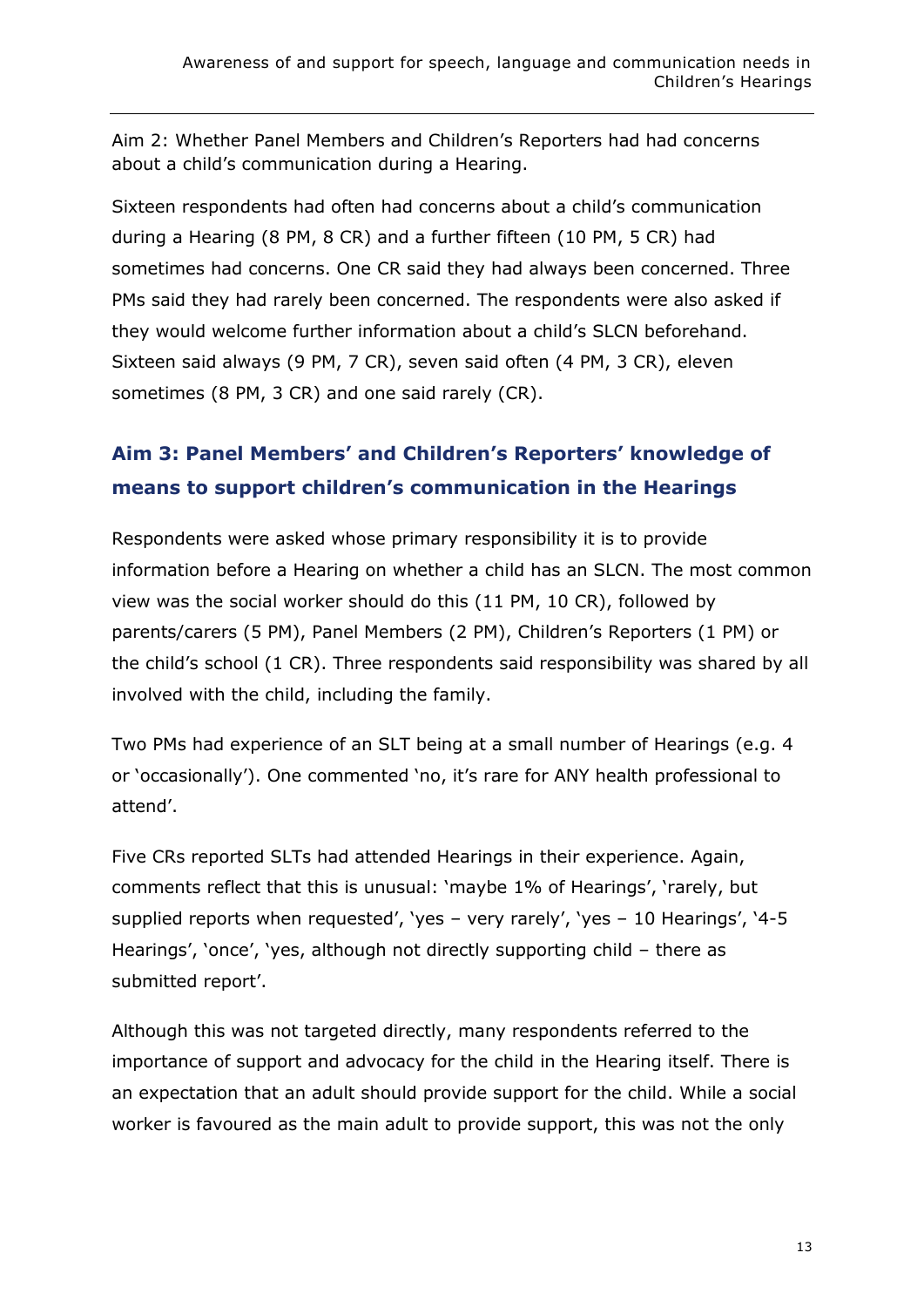view with 'safeguarder', 'advocate', 'an adult', 'class teacher', 'the family', and 'a trusted person' were also given as possible sources.

Respondents were asked what promotes good communication in a Hearing. Themes arising were getting the physical environment 'right' with child friendly seating, mutual respect and setting the 'right tone' at the start. One PM captured the recurring themes in saying:

relaxed friendly atmosphere. Panel Members speaking the appropriate level for the child. Avoid using complicated language or jargon. Showing an interest in and listening to the child. Being patient allowing the children to gather their thoughts and express them. Encourage and reassure the child. Explain yourself clearly to the child. Be non-judgemental. Stay calm.

Barriers to good communication can be broadly grouped into two themes. The first of these was seen as the formality of the Hearing including seating arrangements, formal and 'difficult' language and too many adults being present. The second theme was around the high levels of anxiety and emotion for the child and the parents/carers before, during and after the Hearing.

Finally, when asked if they are aware that anyone can refer a child to the NHS SLT services, only 10 out of 35 said yes (5 PMs, 5 CRs).

# **Discussion**

It is clear that some Panel Members and Children's Reporters have considerable insight into the communicative demands placed upon a child or young person before, during and after a Hearing. Responses often emphasise the child-centred ethos of the Children's Hearings System, the importance of ascertaining the child's views through a variety of methods and attempting to ensure that the child understands what is happening during what is very often a highly emotive experience for them.

Panel Members and Children's Reporters are physically present for only one stage of this process, the Hearing itself; their perspectives therefore reflect a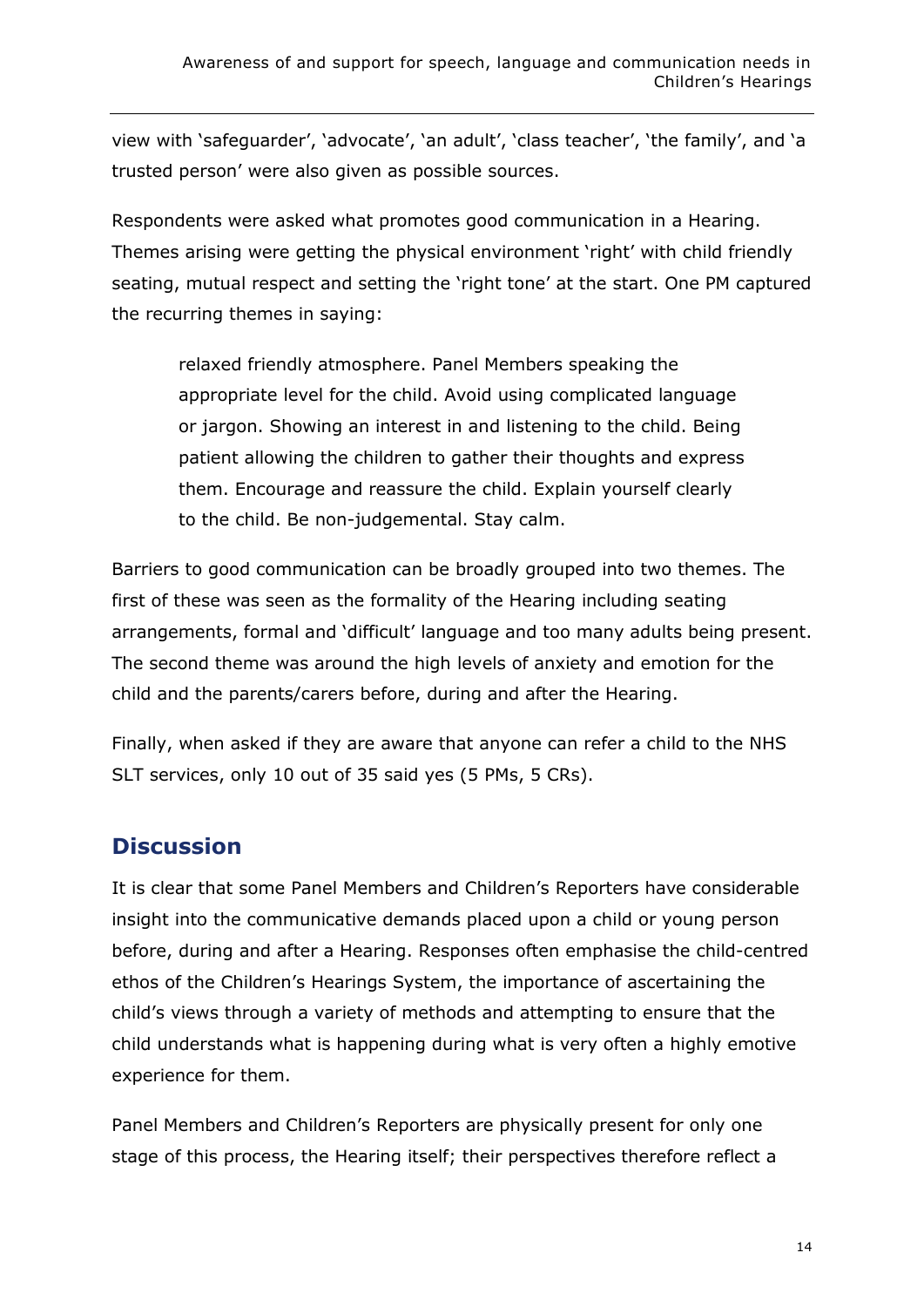view that is heavily skewed towards this setting but they also show an appreciation of the skills required in participating in every stage of the process. What is immediately apparent from the responses is the generally high level of expectation of the language competence of children who attend Hearings, particularly in terms of expressive and receptive language skills. In addition: the high level of demands on literacy in understanding the written documentation sent out to children and carers; understanding of the Hearing procedure — the reason for the Hearing, how it proceeds, and decisions reached; the importance of self-confidence in speaking up before, during and after the Hearing; and the significance of the presence of an adult to provide support and interpret events and decisions made by the Panel. One personal quality in particular confidence to speak up before, during or after a Hearing  $-$  is also viewed as important and there was recognition of how challenging this is likely to be for a child.

Children's Hearing Scotland has emphasised the core importance of gaining the child's views in the decision-making process directly relating to their welfare. [The Children \(Scotland\) Act 1995](https://www.legislation.gov.uk/ukpga/1995/36/contents) aligned this approach more closely with the overarching principles of the UN Convention on the Rights of the Child (1989), in particular Article 12, where a child 'who is capable of forming his or her own views' has 'the right to express those views freely in all matters affecting the child, the views of the child being given due weight in accordance with the age and maturity of the child'. Article 12(2) goes on to state that not only does the child have this right, but his or her views must then be afforded consideration 'in any judicial and administrative proceedings affecting the child' (UNICEF, 1989). Most recently, the [Children's Hearings \(Scotland\) Act 2011](https://www.legislation.gov.uk/asp/2011/1/contents) has specified that the Hearing must:

so far as practicable and taking account of the age and maturity of the child—

(a) give the child an opportunity to indicate whether the child wishes to express the child's views,

(b) if the child wishes to do so, give the child an opportunity to express them, and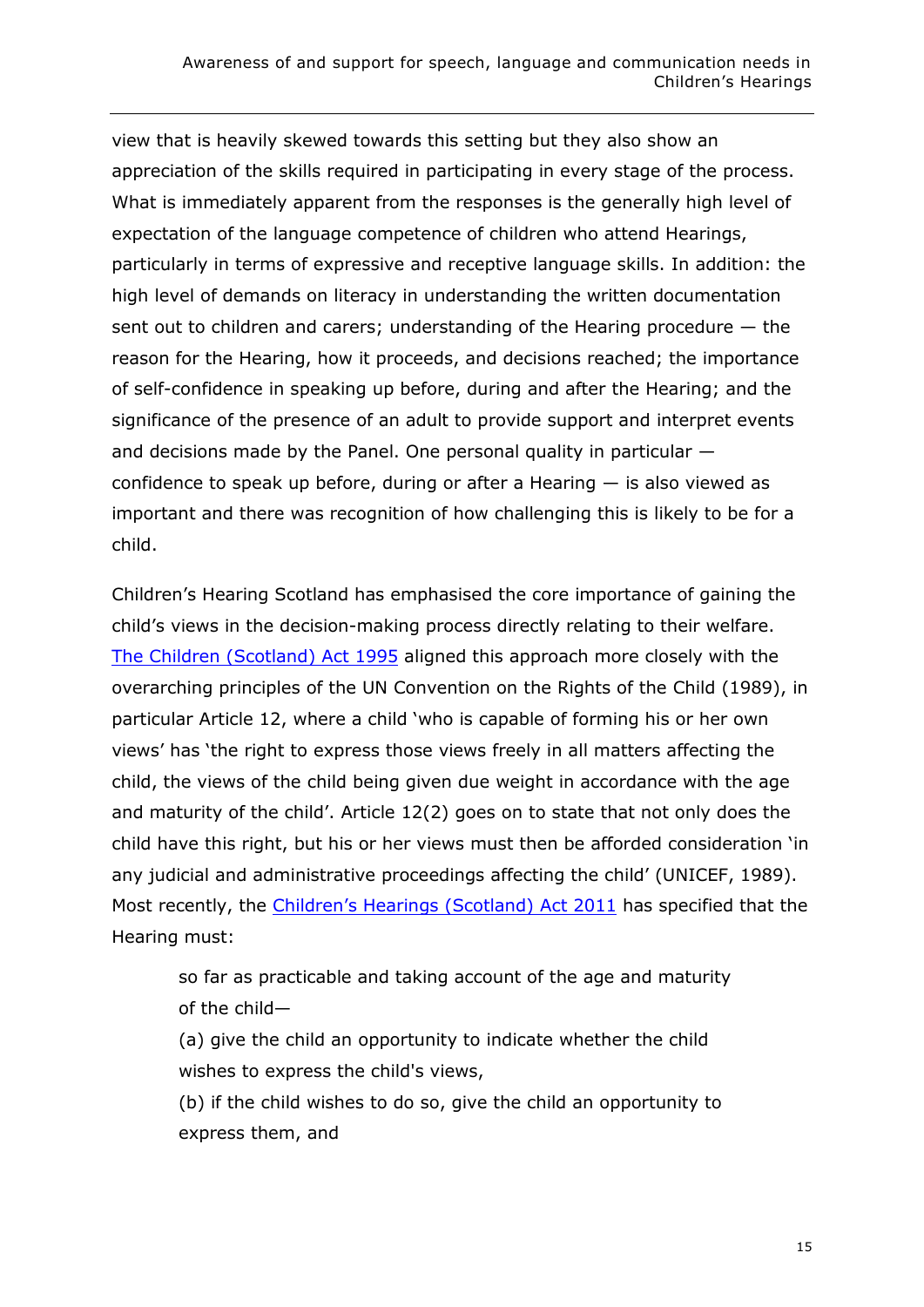(c) have regard to any views expressed by the child. (Children's Hearings (Scotland) Act, 2011, s.27, (3))

Griffiths and Kandel (2000) outline the difficult situations reported by children and young people in the Hearings System that may be seen as arising from the often conversational, semi-informal approach taken. Factors such as i) disagreement with a pre-established narrative without becoming confrontational; ii) anxiety/fear about consequences of the Hearing as an inhibiting factor; iii) conflicting loyalties within the Hearing room; iv) sociolinguistic aspects of panel member communication, e.g. accent, use of 'posh' vocabulary and social distance are seen as not only affecting the child or young person's communication in the present, within the room, but also the impression given to Panel Members of that child's willingness to engage or comply with an order. These factors are daunting enough for any child; for a child with an unsupported language or communication disorder, this presents circumstances in which a child's welfare will inevitably be compromised by the Hearings process itself.

In this context, one highly striking feature of the responses is therefore how rarely, if at all, respondents cited pragmatic abilities (e.g. use of narrative skills, evidence of successful codeswitching behaviours, turn-taking, topic introduction and maintenance, facial expression, eye contact) as required skills for effective participation. It is, of course, unrealistic to expect PMs and CRs to use the term 'pragmatic skills', but the absence within the responses of any iteration or description of these skills is striking, and highlights an apparent tension between ethos and practice in the Hearing room, where the discussion is framed as informal, but is often led by the Panel. These are skills that are necessary for meaningful participation in discussions that take place in the room. It could be argued that the ethos of the Hearings System — placing the child at the centre by means of an informal discussion — lends itself to opportunities to exercise these abilities, as they form the backbone of effective and participatory discussion. It is essential that PMs and CRs are trained to recognise and support these particular linguistic skills of children as it is incumbent upon them to safeguard and promote each child's welfare in any decision and in the decisionmaking process itself.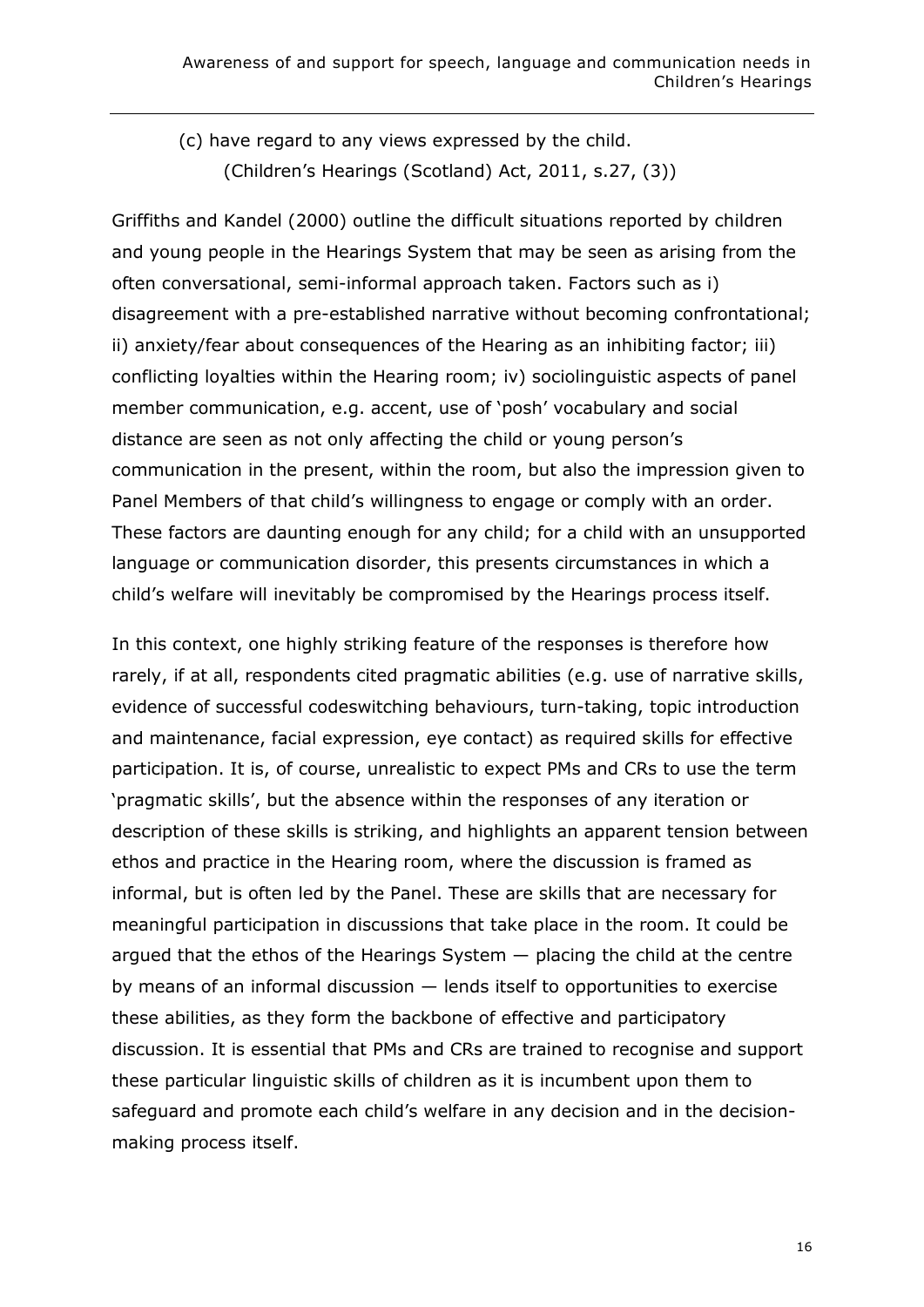While written and oral, face-to-face communication take precedence in responses, there is a significant absence of discussion of the ways in which Children's Hearings Scotland and the Scottish Children's Reporter Administration has made significant moves to present relevant information about Hearings to children in a greater variety of modes beyond those mentioned. Online videos and appropriately designed separate All About Me forms for children and young people are featured on the Scottish Children's Reporter Administration website; leaflets about a range of topics, such as attending Hearings, describing the rights of a young person and defining a Compulsory Supervision Order, are available to download. The level of written language in the 'All About Me' form (Scottish Children's Reporter Administration, 2017) is still worryingly high, with lengthy, multi-clausal sentences, and abstract vocabulary: for example 'right' being used, as in: 'You have the right to bring someone along with you to your Hearing to help and support you'. This level of language would be very difficult, if not impossible, for a child with speech, language and communication needs to understand. This difficulty itself would likely lead to increased anxiety and/or frustration for the child before the Hearing itself.

The move to increase participation further  $-$  before, during and after the Hearing — contained within the recent Digital Strategy for the Children's Hearings System (Scottish Children's Reporter Administration, 2016), is very welcome. The Strategy aims to achieve greater participation through increased use of electronic means of communication and to extend its existing online presence. Proposed additions include an online introduction that allows a walkthrough of the Hearings process, opportunities for children and carers to view Panel Member biographies and chat online to a Reporter. In addition, use of video statements as an alternative or to augment traditional 'All About Me' written forms, and use of videoconferencing software rather than the demand for the physical presence of child and carer, have been proposed. Opportunities for greater use of alternative means of communication such as easy-read documentation and visual support, however, are not detailed within the strategy, and would be welcomed. Care should be taken to ensure both the grammar and vocabulary in new resources are age and developmentally appropriate for the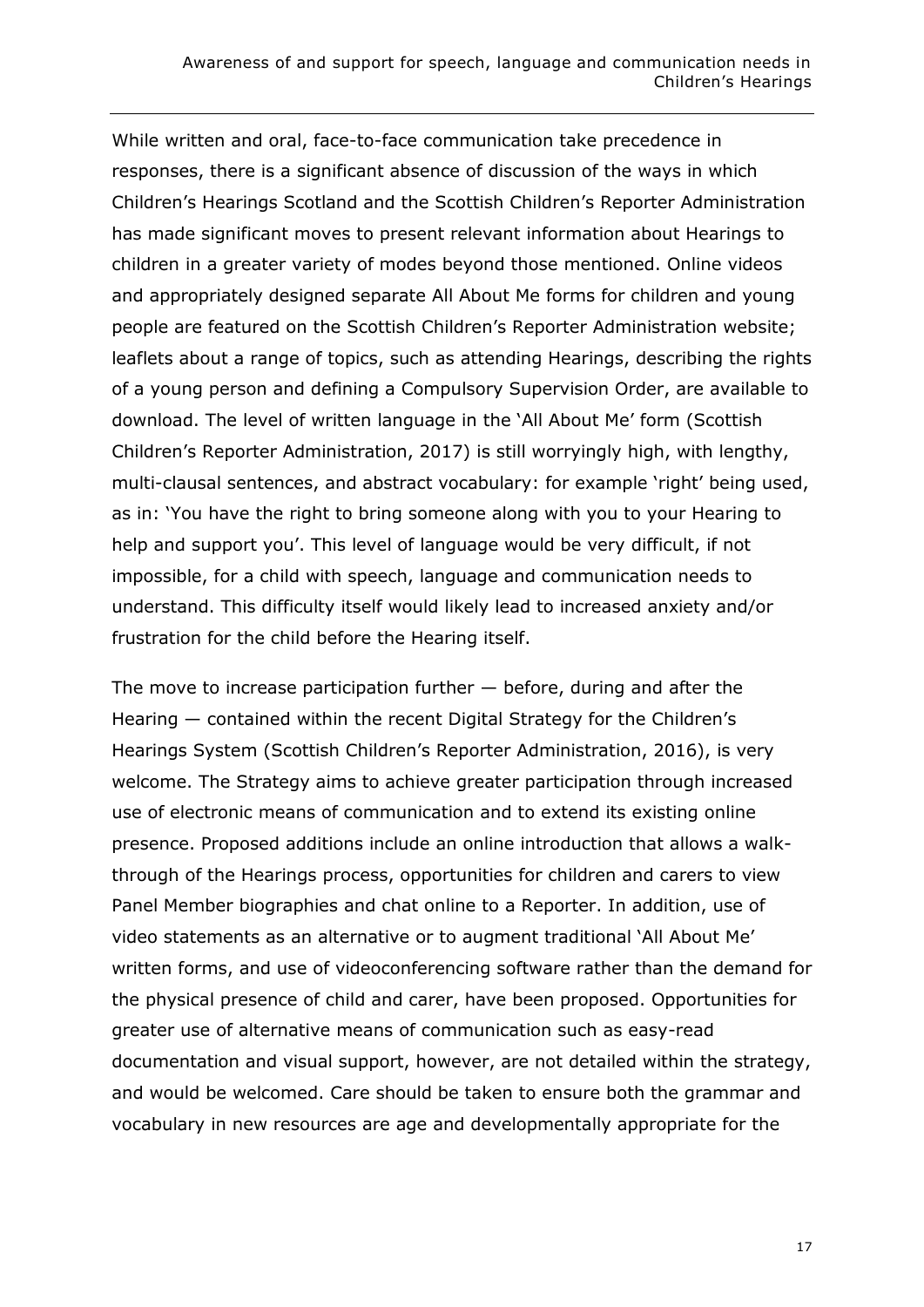children using them. Speech and Language Therapists are the professionals with the specific expertise to support these developments.

There is a clear need for urgent action on the following issues: a thorough and more robust evidence base must be developed that examines further the intersection points between looked-after children and young people and their SLCN to better serve their welfare in the decision-making process; to improve the training of Panel Members and Children's Reporters in order to ensure that the SLCN of these vulnerable children and young people are identified and met in the decision-making process more effectively than at present; the routine inclusion of a Speech and Language Therapist to support a child with SLCN in the Hearings System; creation of greater opportunities outside the Hearing room for looked-after children and young people to participate in the decisions made about their welfare in a communication environment appropriately supportive of their needs.

At a local level of service integration, the study has implications for those working directly with the children and families. It is better to err on the side of caution and assume a child will need support with their communication, rather than assume they will not. As one Panel Member commented, 'Every child probably has a speech, language and communication need'.

The Royal College of Speech and Language Therapists has a professional duty to raise awareness of the open referral system operated by NHS SLT services. SLTs should work with social work and child and youth care workers in supporting them to feel more secure in making a referral to NHS SLT services if they are concerned about a child's communication, and themselves supporting parents to do likewise. The Royal College of Speech and Language Therapists (2017) recommends that the team supporting looked-after children has access to specially commissioned speech and language therapy services. This should enable children and young people to be screened for communication needs when they enter care, including referral to speech and language therapy services for a full assessment where the screen has identified this as necessary to support differential diagnosis. The second recommendation is for training: those working with, caring for, and supporting looked-after children should be trained in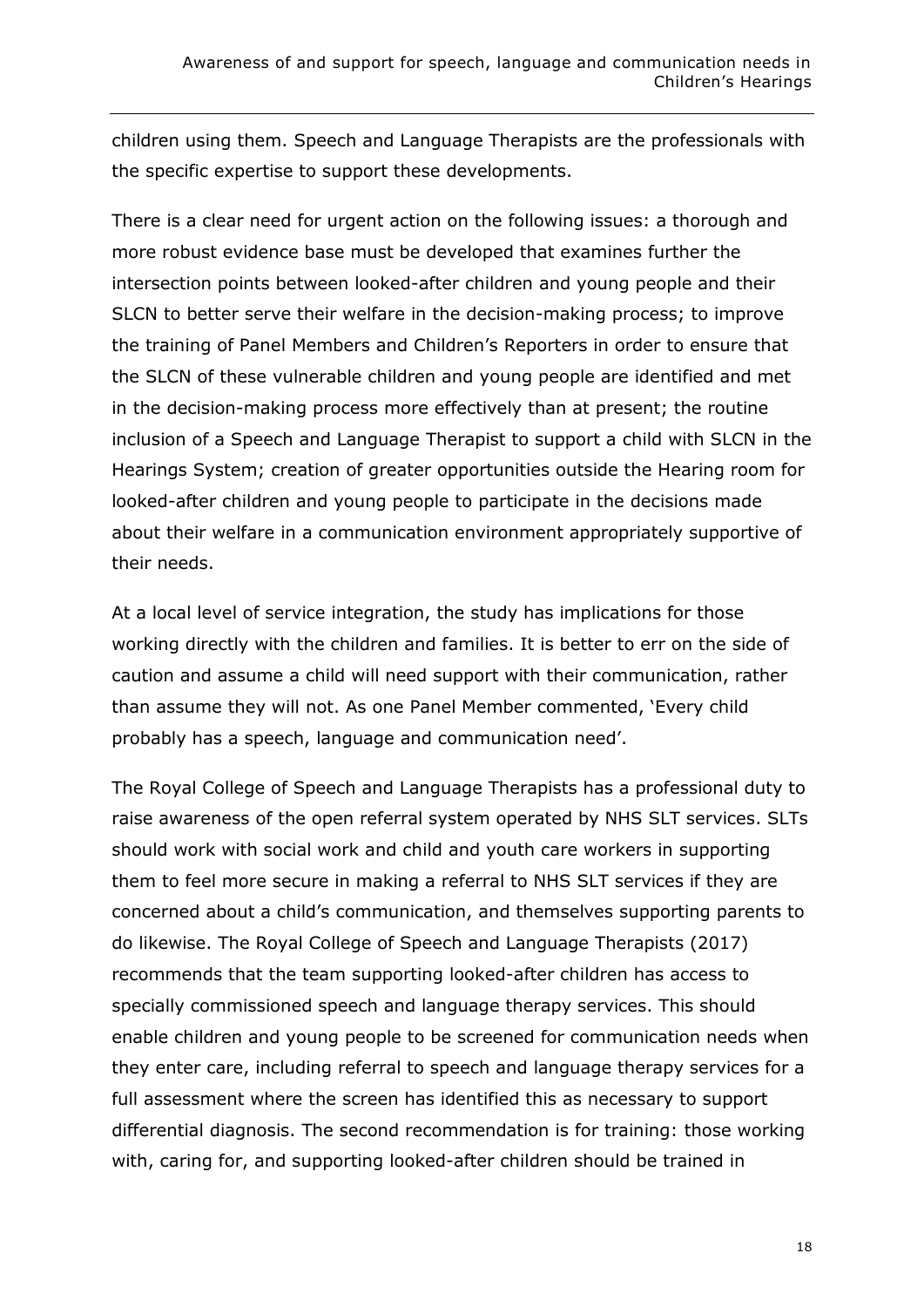awareness of speech, language and communication needs and how to respond to them so that the places where they spend most of their time, school and home, are able to meet their needs (Royal College of Speech and Language Therapists, 2017). Training would also help support those working directly with the children and young people in preparing for hearings, for example, in identifying communication support strategies which are helpful for them. SLCN training should also be integrated into the nationwide advocacy service for Children's Hearings which is intended to be operational by 2019. If an advocate 'might go to a hearing with a child or young person to support them and to help them express their views' (Scottish Executive, 2012), it is essential advocates have a secure knowledge of SLCN and how to support these. Training is likely to be most effective if delivered by Speech and Language Therapists at two points: firstly in initial training/undergraduate education for those involved in working directly with children and young people participating in Hearings; secondly, as part of their continuing professional development requirements. The third recommendation (Royal College of Speech and Language Therapists, 2017) is that SLTs should provide direct support for looked-after children with a SLCN. This should take place before, during and after Hearings in order to ensure their welfare is served throughout the Hearings process.

Lastly, it is important to bear in mind that there is a high likelihood that parents and siblings of looked-after children may have SLCN of their own and that these needs may be unidentified and therefore unmet, as outlined in the Royal College of Speech and Language Therapists' (2016) Intergenerational Cycle of Speech, Language and Communication, Outcomes and Risks. They are therefore likely to require support themselves, in their daily lives and in specific situations, for example, when a parent attends a Hearing.

The study has a number of limitations. Firstly, although the number of Panels the PMs and CRs had participated in was relatively large, the number of respondents was small. While there are around 2,500 Panel Members currently active in Scotland (Children's Hearings Scotland, 2017), and 120 Children's Reporters (Scottish Children's Reporter Administration, 2017), the study captures the views of a small proportion of these groups. Children's Hearings Scotland advised that Panel Members were often asked to take part in research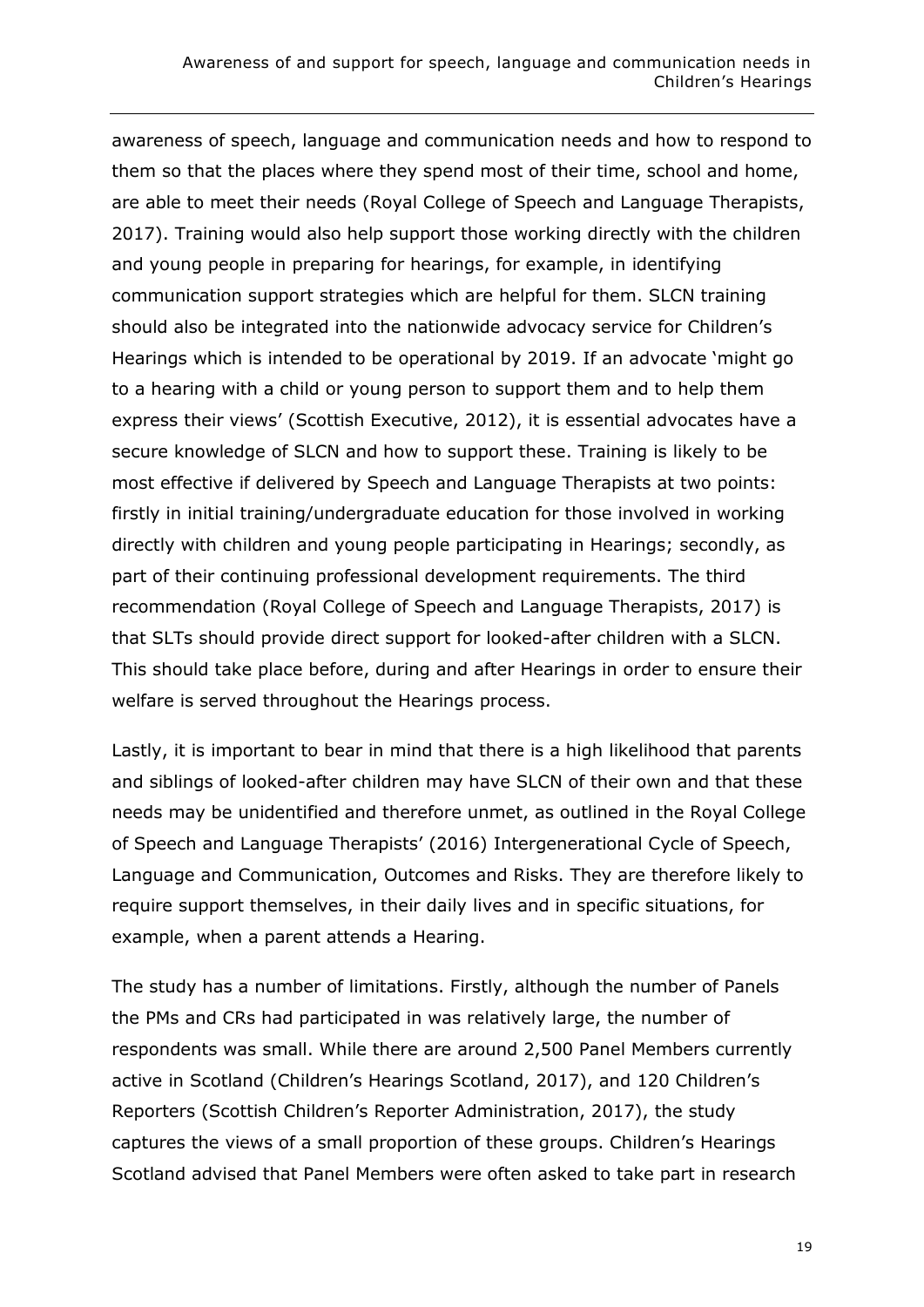and so requests for participation were disseminated at an appropriate frequency to accommodate this.

Given the highly qualitative nature of the study and the difficulties with access to larger groups, further planned research in this area will utilise an initial questionnaire and subsequent focus group approach in order to provide further opportunities for greater elaboration on key issues by Panel Members and Children's Reporters.

Further investigation of this topic should involve other key decision makers within the Hearings System to reflect other professionals' involvement in the different stages of the process: the views of social workers on the communication needs of the children and families they work with should be sought. The views of the children and young people themselves should also be sought. At the time of this study, the authors distributed a questionnaire to children and young people in care via social media and also through the Centre for Youth and Criminal Justice. As no responses were received, it may be that a multi-agency approach would prove more successful in gathering the views of children and young people in the future. Evaluation of support in place for SLCN of children and young people and their parents before, during and after Hearings would inform future practice.

### **Conclusion**

Panel Members and Children's Reporters have concerns over the speech, language and communication needs of children they work with in Hearings. It is essential that such children's welfare is safeguarded in a meaningful way during Hearings. We must go beyond the minimum requirements set out in the Children's Hearings (Scotland) Act (2011) (UK Government, 2011) in order to fully enable the child to participate in a full, effective and high quality manner. A strengthened role for Speech and Language Therapists in the Hearings System is vital; firstly, working directly with the children themselves, ensuring timely identification, assessment and management of speech, language and communication needs, and secondly, providing SLT profession-specific training and support to Panel Members, Children's Reporters, social workers and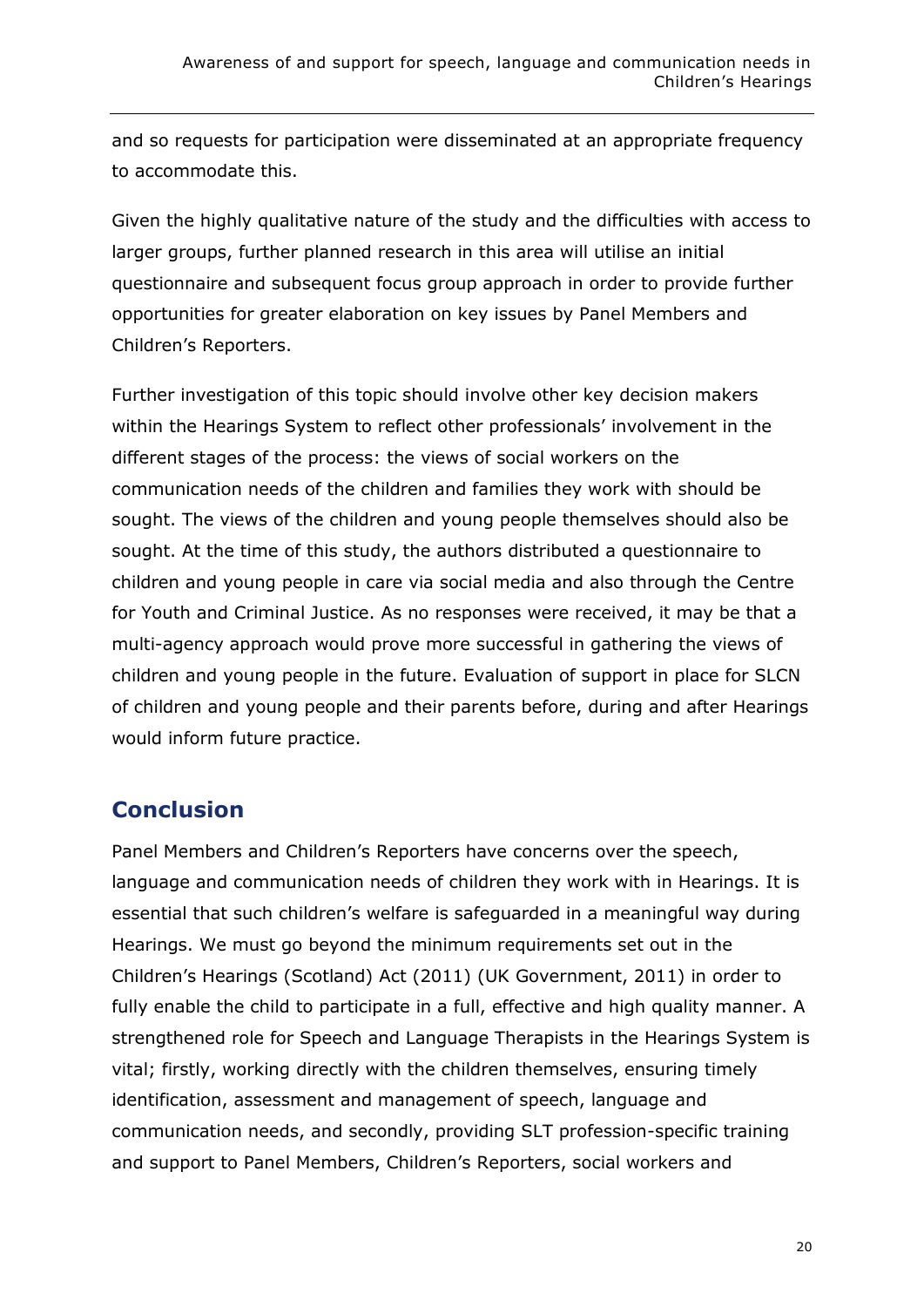advocates to enable them to identify where there is concern over a child's communication and be secure in referring the child to Speech and Language Therapy services.

### **About the author**

I am a Senior Lecturer at Queen Margaret University and a Speech and Language Therapist. I am interested in how communication needs are recognised and supported in Scotland's care system, particularly in Children's Hearings. I also work with young adults who have been in care and are now at university and how they view communication skills and how these have affected their education and friendships.

# **Acknowledgements**

The authors thank Children's Hearings Scotland and Scottish Children's Reporter Administration for their help in disseminating the questionnaire, Panel Members and Children's Reporters for their responses and John Halley, Advocate, for his helpful comments on an earlier draft.

### **References**

Afasic (2018). *What are speech, language and communication needs (SLCN)?* Retrieved from: [https://www.afasic.org.uk/about-talking/what-are-speech](https://www.afasic.org.uk/about-talking/what-are-speech-language-and-communication-needs-slcn/)[language-and-communication-needs-slcn/](https://www.afasic.org.uk/about-talking/what-are-speech-language-and-communication-needs-slcn/)

Amster, B., Greis, S., & Silver, J. (1997). Feeding and language disorders in young children in foster care. *Annual meeting of the American Speech-Language-Hearing Association*, Boston.

Berridge, D. (2007). Theory and explanation in child welfare: Education and looked‐after children. *Child & Family Social Work, 12*, 1-10. Doi: 10.1111/j.1365-2206.2006.00446.x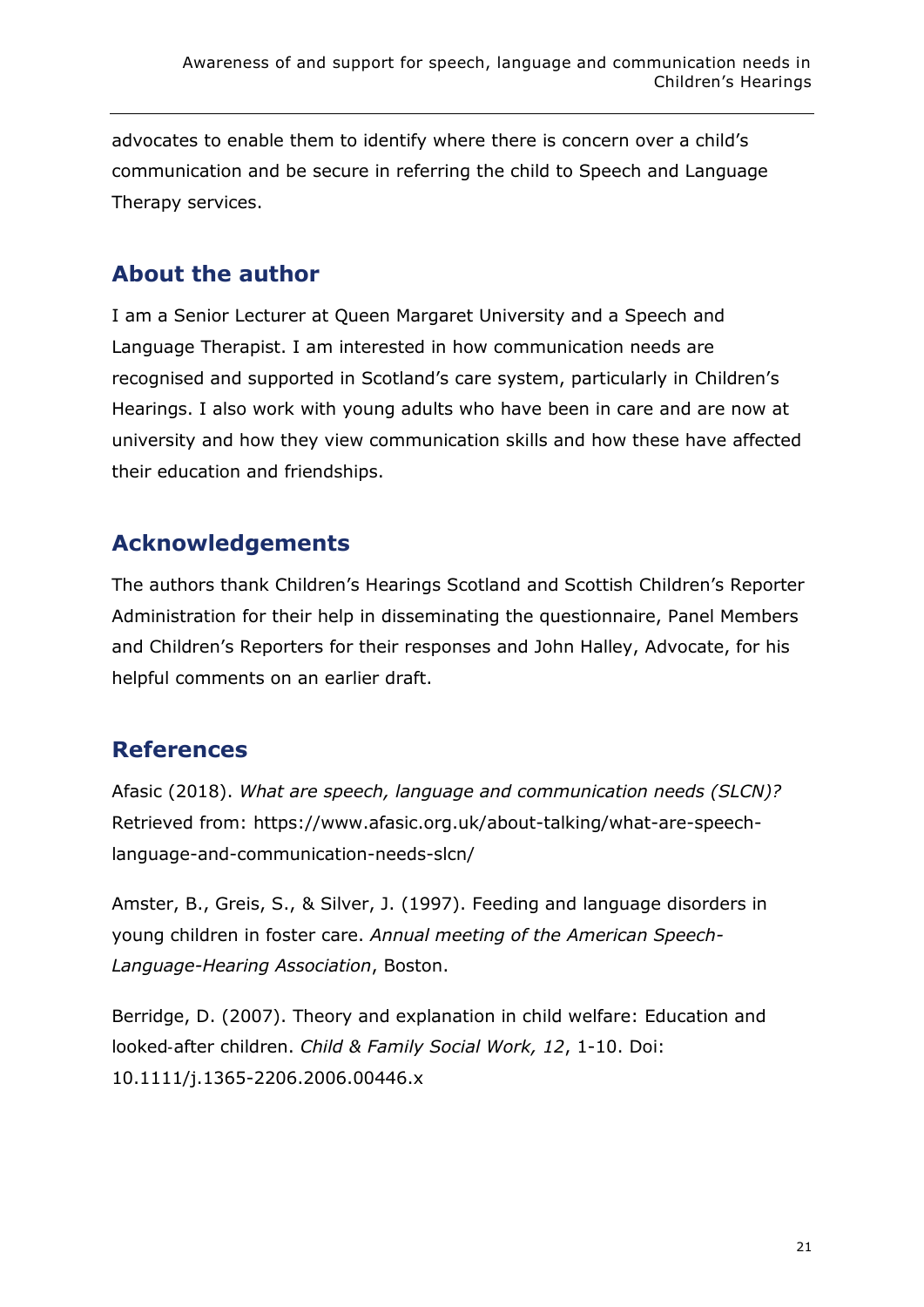Centre for Youth and Criminal Justice. (2017). *A guide to youth justice in Scotland: Policy, practice and legislation*. Retrieved from <http://www.cycj.org.uk/wp-content/uploads/2017/06/Section-9.pdf>

Children's Hearings Scotland. (2017). *Annual report and accounts*. Retrieved from [http://www.chscotland.gov.uk/media/146751/chs-annual-report-and](http://www.chscotland.gov.uk/media/146751/chs-annual-report-and-accounts-2016-17-aproved-and-published.pdf)[accounts-2016-17-aproved-and-published.pdf](http://www.chscotland.gov.uk/media/146751/chs-annual-report-and-accounts-2016-17-aproved-and-published.pdf)

Clark, A. & Fitzsimons, D. (2016). Unidentified and unmet: Hidden speech, language and communication needs of looked-after children and young people in Scotland. *Royal College of Speech and Language Therapist's Bulletin*, May 2016, 16-17.

Department for Education (2017). *Evaluation of the No Wrong Door Innovation Programme*. Retrieved from

[https://assets.publishing.service.gov.uk/government/uploads/system/uploads/at](https://assets.publishing.service.gov.uk/government/uploads/system/uploads/attachment_data/file/625366/Evaluation_of_the_No_Wrong_Door_Innovation_Programme.pdf) [tachment\\_data/file/625366/Evaluation\\_of\\_the\\_No\\_Wrong\\_Door\\_Innovation\\_Pro](https://assets.publishing.service.gov.uk/government/uploads/system/uploads/attachment_data/file/625366/Evaluation_of_the_No_Wrong_Door_Innovation_Programme.pdf) [gramme.pdf.](https://assets.publishing.service.gov.uk/government/uploads/system/uploads/attachment_data/file/625366/Evaluation_of_the_No_Wrong_Door_Innovation_Programme.pdf)

Ford, T., Vostanis, P., Meltzer, H., & Goodmand, R. (2007). Psychiatric disorder among British children looked after by local authorities: Comparison with children living in private households. *The British Journal of Psychiatry, 190*, 319- 325. Doi: 10.1192/bjp.bp.106.025023

Griffiths, A. & Kandel, R. F. (2000). Hearing children in Children's Hearings. *Child and Family Law Quarterly, 12*, 283-300.

Hagaman, J.L., Trout, A.L., DeSalvo, C., Gehringer, R., & Epstein, M.H. (2010). The academic and functional academic skills of youth who are at risk for language impairment in residential care. *Language, Speech, and Hearing Services in Schools, 41*, 14-22. Doi: 10.1044/0161-1461(2009/08-0089)

Hwa-Froelich, D. (2012). Childhood maltreatment and communication development. *Perspectives on School-Based Issues, 13*, 43-53. Doi: 10.1044/sbi13.2.43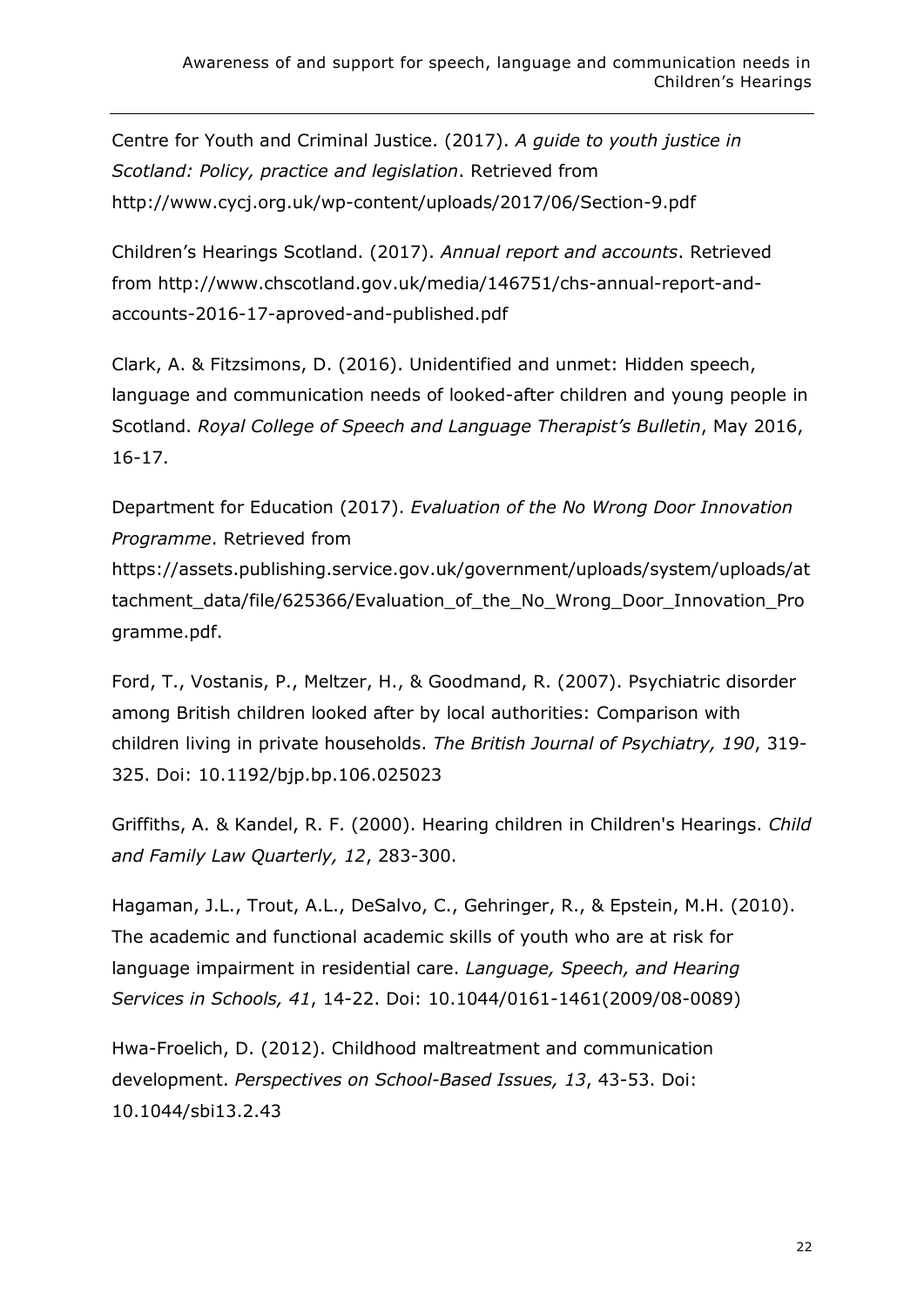Kilbrandon, L. (1964). *Report of the Committee on Children and Young Persons (Scotland)*. Edinburgh: Scottish Home and Health Department and Scottish Education Department.

Law, J. & Conway, J. (1992). Effect of abuse and neglect on the development of children's speech and language. *Developmental Medicine & Child Neurology, 34*, 943-948. Doi: 10.1111/j.1469-8749.1992.tb11399.x

Law, J., Rush. R., Parsons, S., & Schoon, I. (2009). Modelling developmental language difficulties from school entry into adulthood: results from the BCS70 birth cohort literacy, mental health and employment outcomes. *Journal of Speech, Language and Hearing Research, 52*, 1401–1416. Doi: 10.1044/1092- 4388(2009/08-0142)

Lum, J.A., Powell, M., Timms, L., & Snow, P. (2015). A meta-analysis of cross sectional studies investigating language in maltreated children. *Journal of Speech, Language, and Hearing Research, 58*, 961-976. Doi: 10.1044/2015\_JSLHR-L-14-0056

McCool, S. & Stevens, I.C. (2011). Identifying speech, language and communication needs among children and young people in residential care. *International Journal of Language & Communication Disorders, 46*, 665-674. Doi: 10.1111/j.1460-6984.2011.00037.x

Millward, R., Kennedy, E., Towlson, K., & Minnis, H. (2006). Reactive attachment disorder in looked‐after children. *Emotional and Behavioural Difficulties, 11*, 273- 279. Doi: 10.1080/13632750601022212

[Norbury,](https://onlinelibrary.wiley.com/action/doSearch?ContribAuthorStored=Norbury%2C+Courtenay+Frazier) C., [Gooch,](https://onlinelibrary.wiley.com/action/doSearch?ContribAuthorStored=Gooch%2C+Debbie) D., [Wray,](https://onlinelibrary.wiley.com/action/doSearch?ContribAuthorStored=Wray%2C+Charlotte) C., [Baird,](https://onlinelibrary.wiley.com/action/doSearch?ContribAuthorStored=Baird%2C+Gillian) G., [Charman,](https://onlinelibrary.wiley.com/action/doSearch?ContribAuthorStored=Charman%2C+Tony) T., [Simonoff,](https://onlinelibrary.wiley.com/action/doSearch?ContribAuthorStored=Simonoff%2C+Emily) E., [Vamvakas,](https://onlinelibrary.wiley.com/action/doSearch?ContribAuthorStored=Vamvakas%2C+George) G., & [Pickles.](https://onlinelibrary.wiley.com/action/doSearch?ContribAuthorStored=Pickles%2C+Andrew) A. (2016). The impact of nonverbal ability on prevalence and clinical presentation of language disorder: evidence from a population study. *Journal of Child Psychology and Psychiatry, 57*, 1247-1257. Doi: 10.1111/jcpp.12573

Royal College of Speech and Language Therapists. (2016). *Speech, language and communication, outcomes and risks: A national asset*. Retrieved from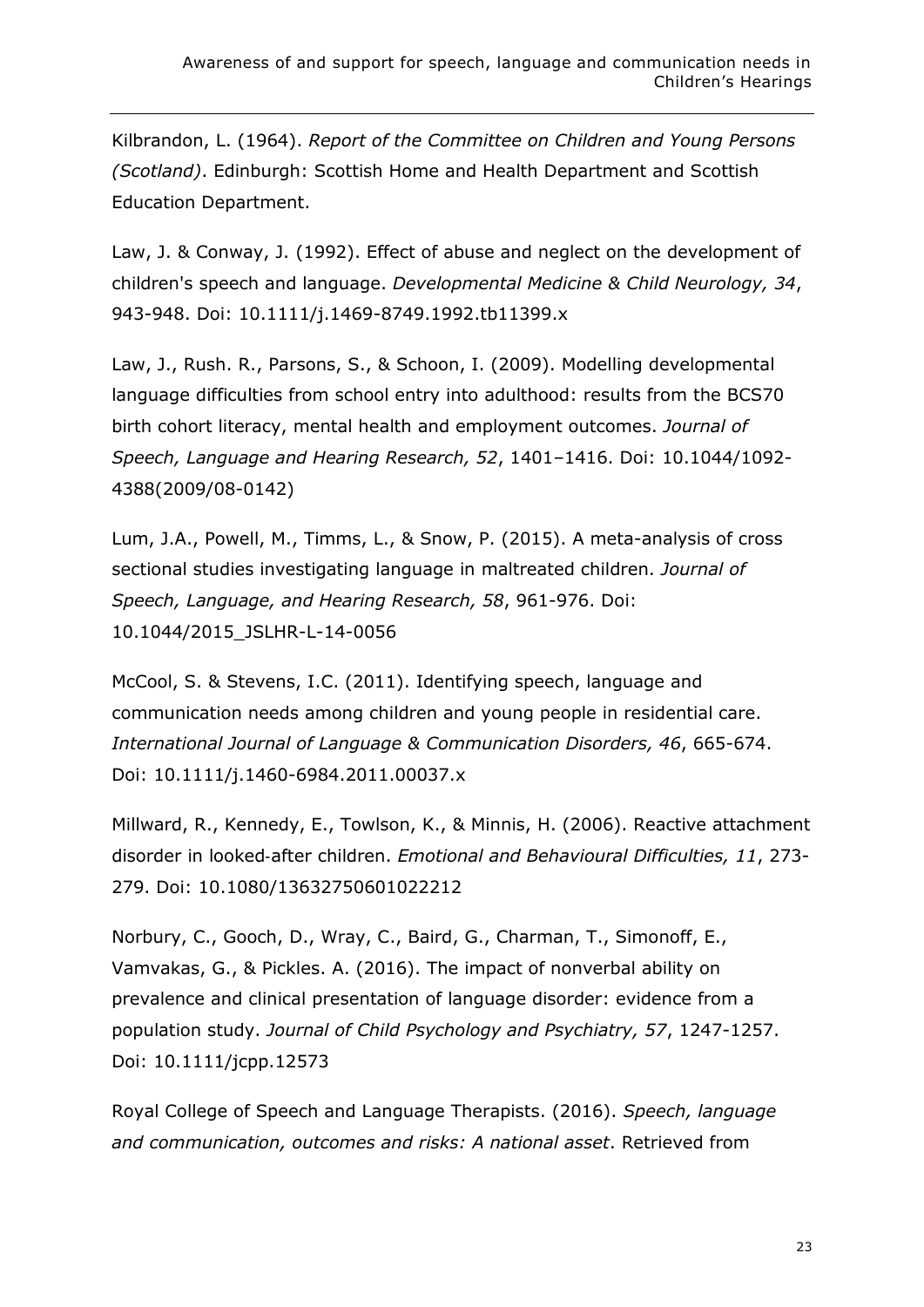[https://www.rcslt.org/governments/docs/speech\\_and\\_language\\_communication](https://www.rcslt.org/governments/docs/speech_and_language_communication_capacity_factsheet_2016) [\\_capacity\\_factsheet\\_2016](https://www.rcslt.org/governments/docs/speech_and_language_communication_capacity_factsheet_2016)

Royal College of Speech and Language Therapists. (2017). *Supporting looked after children*. Retrieved from [https://www.rcslt.org/speech\\_and\\_language\\_therapy/docs/factsheets/looked\\_af](https://www.rcslt.org/speech_and_language_therapy/docs/factsheets/looked_after_children) [ter\\_children](https://www.rcslt.org/speech_and_language_therapy/docs/factsheets/looked_after_children)

Scottish Children's Reporter Administration. (2017). *Annual report 2016-2017*. Retrieved from [http://www.scra.gov.uk/wp-content/uploads/2017/10/SCRA-](http://www.scra.gov.uk/wp-content/uploads/2017/10/SCRA-Annual-Report-2016-17.pdf)[Annual-Report-2016-17.pdf](http://www.scra.gov.uk/wp-content/uploads/2017/10/SCRA-Annual-Report-2016-17.pdf)

Scottish Children's Reporter Administration. (2016). *Digital strategy*. Retrieved from<http://www.scra.gov.uk/digital-strategy/>

Scottish Executive. (2012). *Advocacy and Children's Hearings*. Retrieved from: https://www.gov.scot/Topics/People/Young-People/protecting/childrenshearings/AllAboutMeEvents/AdvocacyandChildrensHearings

Scottish Executive. (2016). *Educational outcomes for Scotland's looked-after children*. Retrieved from<http://www.gov.scot/stats/bulletins/01282>

Sempik, J., Ward, H., & Darker, I. (2008). Emotional and behavioural difficulties of children and young people at entry to care. *Clinical Child Psychology and Psychiatry, 13*, 221−233. Doi: 10.1177/1359104507088344

Stanley, N., Riordan, D., & Alaszewski, H. (2005). The mental health of lookedafter children: Matching response to need. *Health & Social Care in the Community, 13*, 239-248. Doi: 10.1111/j.1365-2524.2005.00556.x

Tarren-Sweeney, M. (2008). Retrospective and concurrent predictors of the mental health of children in care. *Children and Youth Services Review, 30*, 1-25. Doi: 10.1016/j.childyouth.2007.05.014

UNICEF. (1989). *United Nations convention of the rights of the child* [UNCRC]. Retrieved from [https://www.unicef.org.uk/what-we-do/un-convention-child](https://www.unicef.org.uk/what-we-do/un-convention-child-rights/)[rights/](https://www.unicef.org.uk/what-we-do/un-convention-child-rights/)